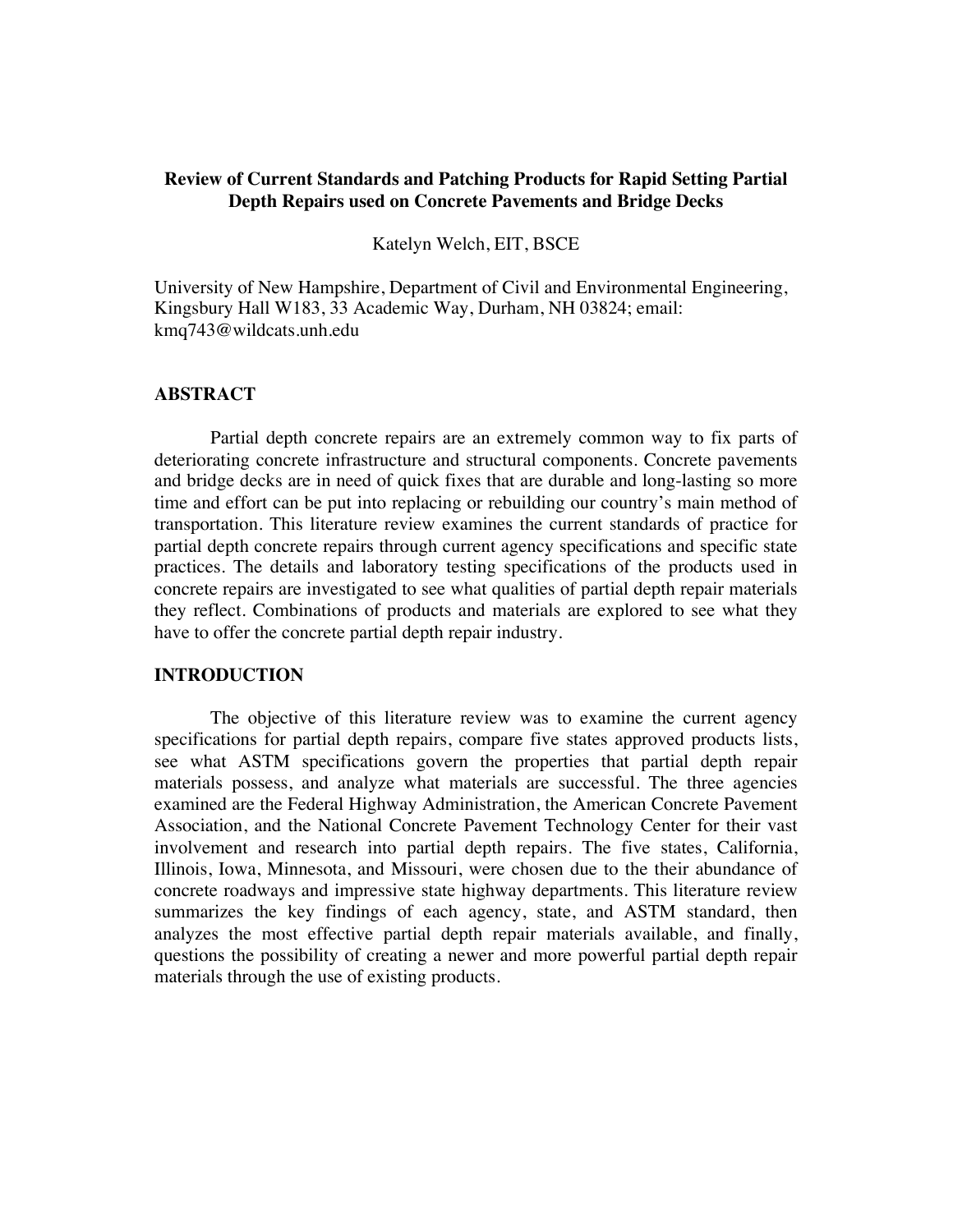## **CURRENT AGENCY SPECIFICATIONS**

### **Definition of a Partial Depth Repair**

**Federal Highway Administration.** The Federal Highway Administration defines a partial depth repair as the removal of concrete and replacement of a repair material on a shallow, deteriorated area of a concrete structure (Smith and Harrington 2014). They are mainly used in areas where the deterioration of the pavement structure is less than one-third to one-half of the total depth of the pavement layer (Smith and Harrington 2014). Partial depth repairs can last up to 15 or more years when constructed correctly, but can fail in as little as two to three years if done improperly (Smith and Harrington 2014). Successful and long-term partial depth repairs depend on the existing condition of the pavement, the materials used for the repair, and the equipment and construction techniques used (Smith and Harrington). Some examples of where partial depth repairs have been effective can be found in *Concrete Pavement Preservation Guide, Second Edition* by Smith and Harrington.

**American Concrete Pavement Association.** The American Concrete Pavement Association defines a partial depth repair as a rehabilitation technique to restore areas of spalling, deterioration, and distress around areas of joints and cracks in the upper one-third to one-half of a pavement slab (ACPA 1998). These partial depth repairs are small in nature, only covering about 1.2 square yards (1 sq. m) and only reaching about two to three inches (50-75 mm) into a pavement slab (ACPA 1998). Once spalls and deterioration on the surface begin, the constant loading that the pavement slab receives in that area will continue to make the failure worse, possibly resulting in a full depth repair (ACPA 1998). To fix these pavement failures with a partial depth repair, four basic steps are taken, removing and examining the area of the repair, cleaning the existing concrete, placing the repair material and any other additional materials, and reestablishing the joints (ACPA 1998).

**National Concrete Pavement Technology Center.** The National Concrete Pavement Technology Center defines partial depth repairs as the removal and replacement of small areas of deteriorated concrete pavement, that either slow down and eliminate the spreading of spalling and distresses caused by traffic loading and weather conditions (Frentress and Harrington 2012). These repairs significantly improve the quality of riding and driving on the road surface, they rebuild the structural integrity of the slab, and they extend the service life of the concrete pavement for up to 10-15 years when the proper materials are chosen (Frentress and Harrington 2012). According to the National Concrete Pavement Technology Center, it was originally believed that partial depth repairs were only limited to the top onethird of a pavement slab, that was however, until several colder weather states tried using partial depth repairs as deep as one-half of the slab thickness. Because of success with partial depth repairs at this depth into the slab, most states have amended to this rule (Frentress and Harrington 2012).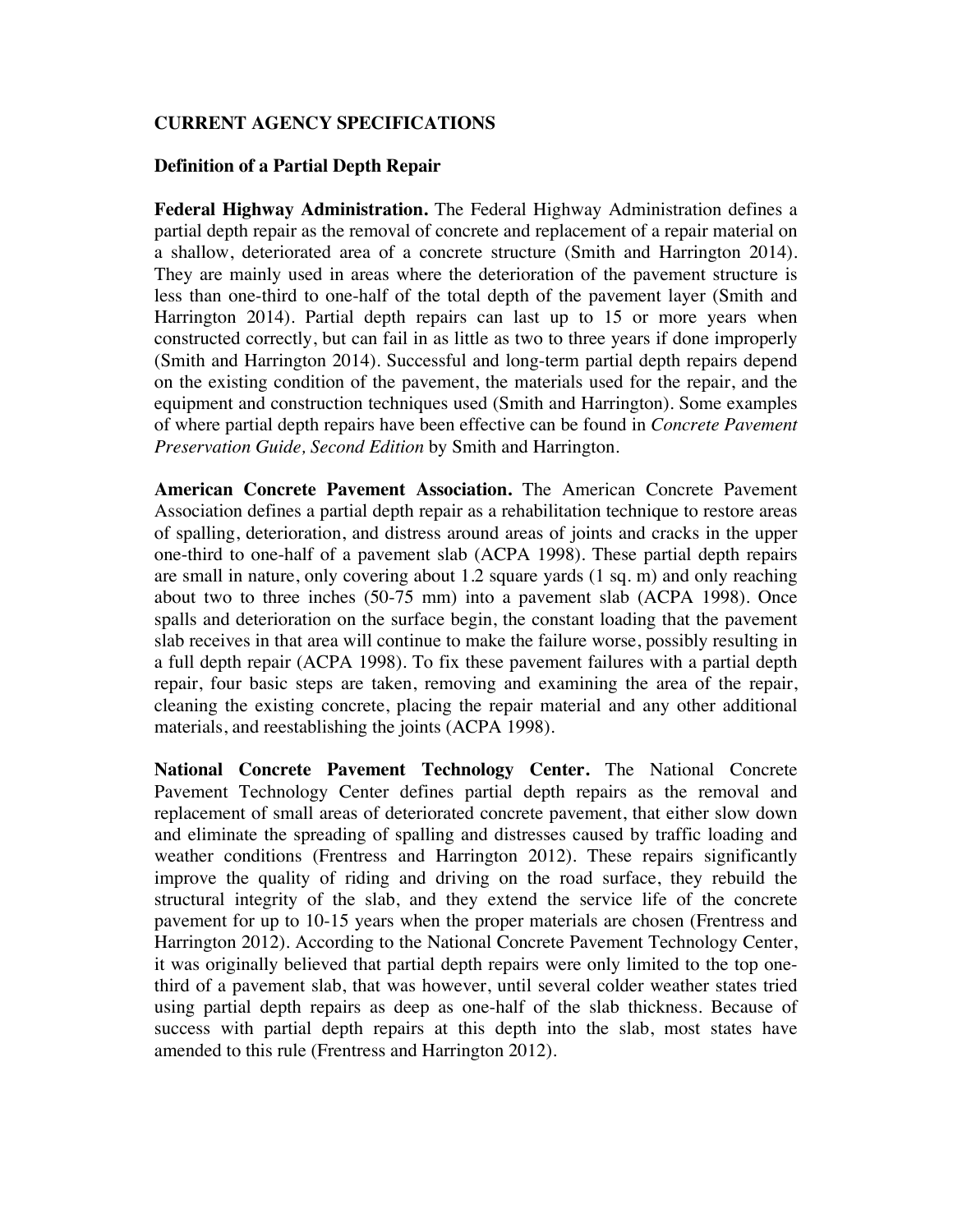# **Types of Partial Depth Repairs**

**Federal Highway Administration.** The Federal Highway Administration has separated partial depth repairs into three different categories:

Type 1: Spot Repairs of Cracks, Joints, and Spalls (Smith and Harrington 2014)

- Repairs that address small areas where pavement has failed
- Work well for the following types of repairs:
	- o Joint spalling
	- o Mid-slab surface spalling or cracking
	- o Severe surface scaling
	- o Joint reservoir issues
- The removal of concrete for these types of repairs involves sawing the damaged area and then jackhammering out the old concrete
- Removal can also be done used a milling machine to mill the concrete

Type 2: Joint Crack Repairs (Smith and Harrington 2014)

- These repairs are done along longitudinal or transverse joints where the cracked concrete is longer than six feet (1.8 m) and the maximum depth is no more than one-half of the depth of the slab
- For transverse joint crack repairs it is important to saw down to the joint at its full depth with an additional 0.25 to one inch (6-25 mm)
- For longitudinal joint repairs, the repair material only needs to be installed on the surface of the crack

Type 3: Bottom Half Repairs (Smith and Harrington)

- Best when fixing the edges of a slab that has failure deeper than one-half of the slab thickness
- Similar to a full depth repairs, but only used to fix the corners and edges of a pavement slab
- These types of partial depth repairs should be limited to a length of 18 inches (460 mm)
- Full depth repairs are recommended to be used when the repair is longer than 18 inches (460 mm) and when the crack extends into lanes on either side of the longitudinal joint

**American Concrete Pavement Association.** The American Concrete Pavement Association categorizes partial depth repairs in two different forms, repairs from spalling and repairs from cracking. The first form, repairs from spalling, involves the spalling of concrete, or, the complete breaking apart of concrete (ACPA 1998). One common place for spalling to occur is along a transverse joint where the joint is prevented from closing due to blockages between the joints. These blockages can be rocks, sand, and other material fragments that fit between the joints when they are open in cooler weather (ACPA 1998). Another cause of spalling at a joint is from plastic inserts that help to form the joints when the concrete is first set. The paste at the top of the slab can become spalled and scaled when these inserts bring water to the surface of the slab, altering the water-cementitious materials ratio, which causes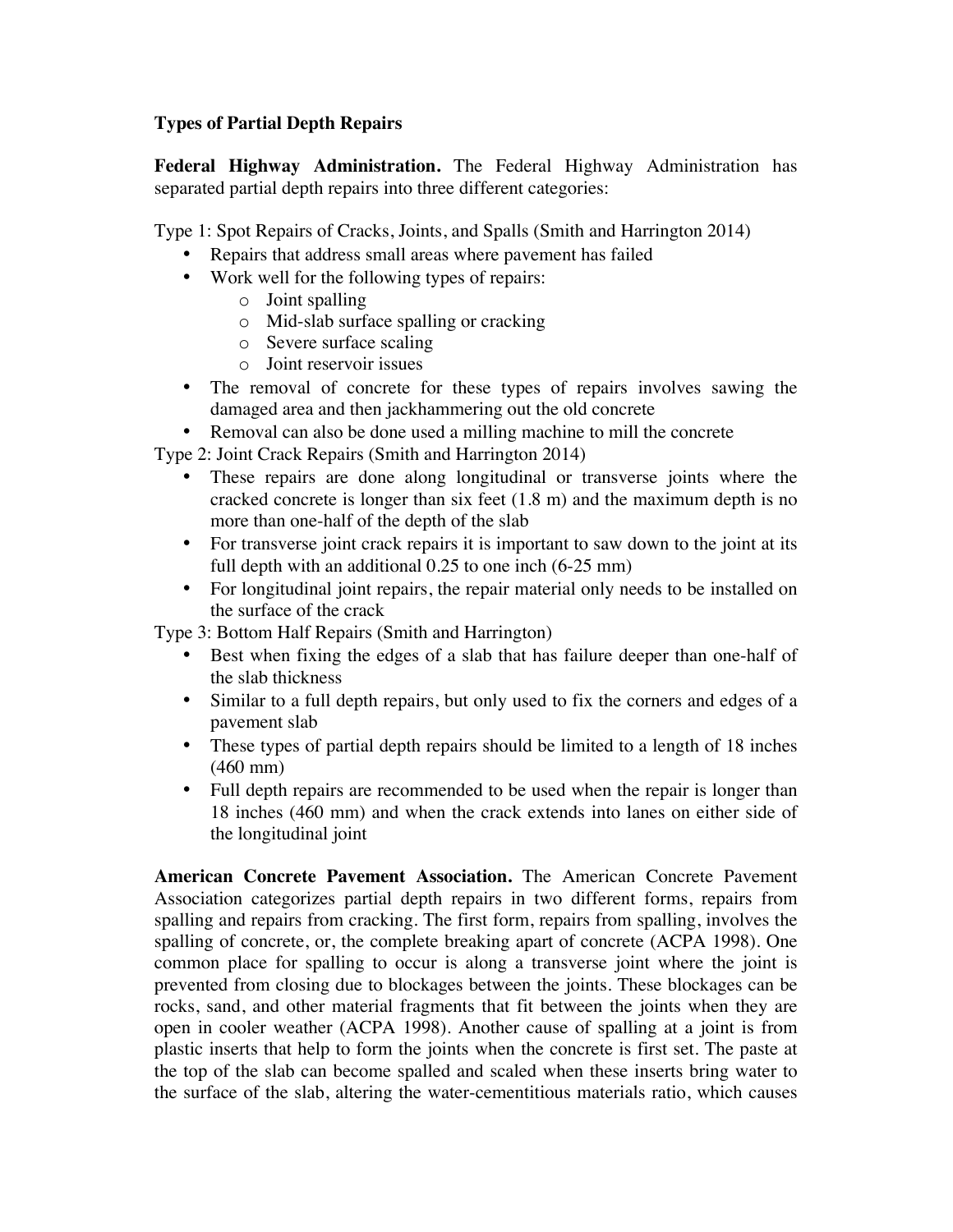the paste to spall (ACPA 1998). Similarly to plastic inserts, metal inserts can also cause failure at the slab surface in the form of spalling. The rising water reacts with the metal inserts to create corrosion, which then breaks down to cause fragments that lodge between joints to cause breaking and spalling of the concrete (ACPA 1998). Any spall larger than two inches (50 mm) in length is considered to cause an affect to the riding quality of the pavement slab, and should be fixed with a partial depth repair (ACPA 1998).

The second form of partial depth repairs is a repair caused by cracking. Cracking is defined as the chipping and fraying of concrete at joints and edges that is within about two inches (50 mm) (ACPA 1998). These types of cracks typically run as a fracture through the whole slab, therefore, full depth repairs are used majority of the time for repairs caused by cracking. However, the determination between a full depth repair and a partial depth repair is still dependent on the condition and circumstances of the crack itself (ACPA 1998). A partial depth repair caused by cracking would most likely be used in a scenario where a combination of spalling and cracking is present (ACPA 1998).

**National Concrete Pavement Technology Center.** The National Concrete Pavement Technology Center groups partial depth repairs into three categories:

Spot Repairs of Joints, Cracks, and Spalls (Frentress and Harrington 2012)

- Used mostly with small, isolated areas of failure that are not intended to be long and continuous
- Repairs joint spalling, mid-slab surface spalling or cracking, severe scaling, and is used to restore joint reservoirs
- Normally with pavement slabs where the existing load transferring devices are still functioning
- Any repairs that are considered as spot repairs and are closer than two feet from each other can be combined to create one spot repair

Extended Length Repairs (Frentress and Harrington 2012)

- The two types of repairs within this category are longitudinal joints and transverse joints
- Typically always longer than six feet in length, and will reach as deep as onehalf of the slab thickness
- The first step towards repairing extended length joints is to reconstruct the joint by sawing

Bottom-Half Spot Repairs (Frentress and Harrington 2012)

- Even though bottom-half repairs are typically at locations where failure has reached deeper than one-half of the slab thickness, they occur on the outer edges of the pavement, allowing for a partial depth repair to effectively repair the damage
- For bottom half repairs to become full depth repairs, they must be wider than 18 inches (457 mm) at the bottom of the repair or longer than 18 inches (457 mm) transversely. However, bottom half partial depth repairs can be longer than 18 inches (457 mm) along a centerline.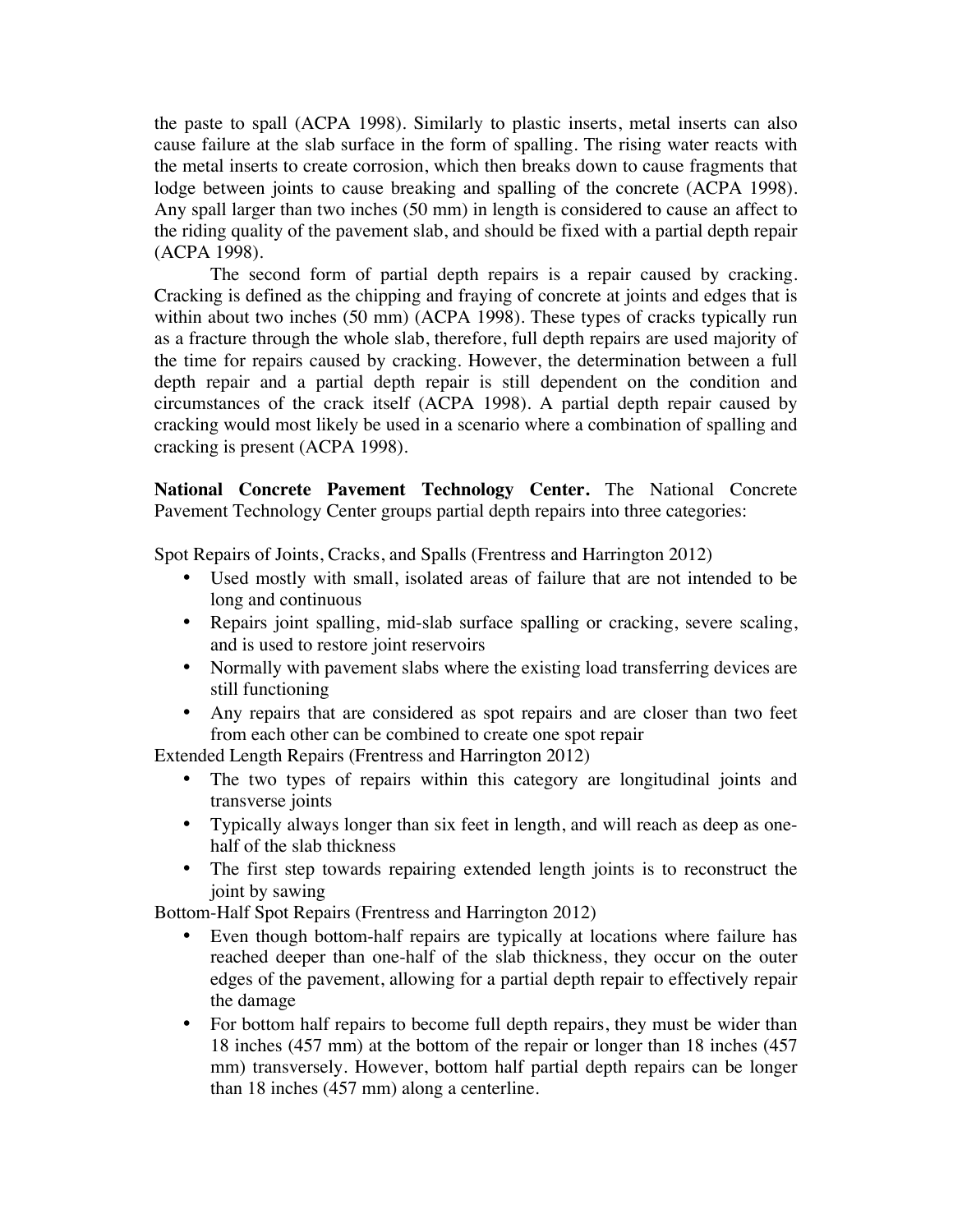#### **Material Selection of Partial Depth Repairs**

**Federal Highway Administration.** The Federal Highway Administration recommends choosing a more expensive repair material with higher performance qualities that will not be covered, and will be exposed to traffic and climate right away (Wilson et al. 1999). There are a number of factors to consider when choosing the right repair material for a partial depth repair. These factors can include, but are not limited to available curing time, placement conditions (such as ambient temperature and moisture levels), material properties (such as shrinkage, coefficient of thermal expansion, and bond strength), material costs, placement costs, location of nearest ready-mix plant (may need to use a portable mixer), compatibilities between the repair material and existing pavement, size and depth of the repair, performance capabilities of the materials, and project size (Smith and Harrington 2014, Johnson et al. 1980). Specifically, when comparing costs of repair materials, it is important to think about the material, installation, equipment, labor, and time (Wilson et al. 1999).

The Federal Highway Administration believes there are two parameters that should be made a priority when selecting the right repair material. The first parameter is the available curing time of the material. This is highly considered due to the fact that roadway may have a specific reopening timeframe that must be met (Smith and Harrington 2014). The other parameter is the drying shrinkage of the repair material. This is important because drying shrinkage of a repair material can induce a tensile stress of up to 1,000 pounds per square foot (6,900 kPa) compared to that of normal concrete (Smith et al. 2008).

The Federal Highway Administration also requires some documentation of the material before it is chosen for repair. They require that it be verified that it is obtained from an approved source off of the Qualified Products List from the contract documents of the project, that it be sampled and tested prior to installation, and that if there is a bonding agent to be used between the existing concrete and repair material, that it meets the correct specifications (FHWA 2005).

**American Concrete Pavement Association.** The American Concrete Pavement Association reviews the process for material selection with three categories, circumstantial factors, material qualities, and material properties. Circumstantial factors are the factors that change from project to project that can affect the performance of the concrete depending on the material chosen. Material qualities are the qualities that determine the way the concrete will behave dependent on material selection. And lastly, material properties are the measureable quantities that aid in choosing the right repair material for the job.

Circumstantial Factors (ACPA 1998):

- Time and availability before opening to traffic
- Air temperature during construction
- Funding
- Desired service life
- Size and depth of the patches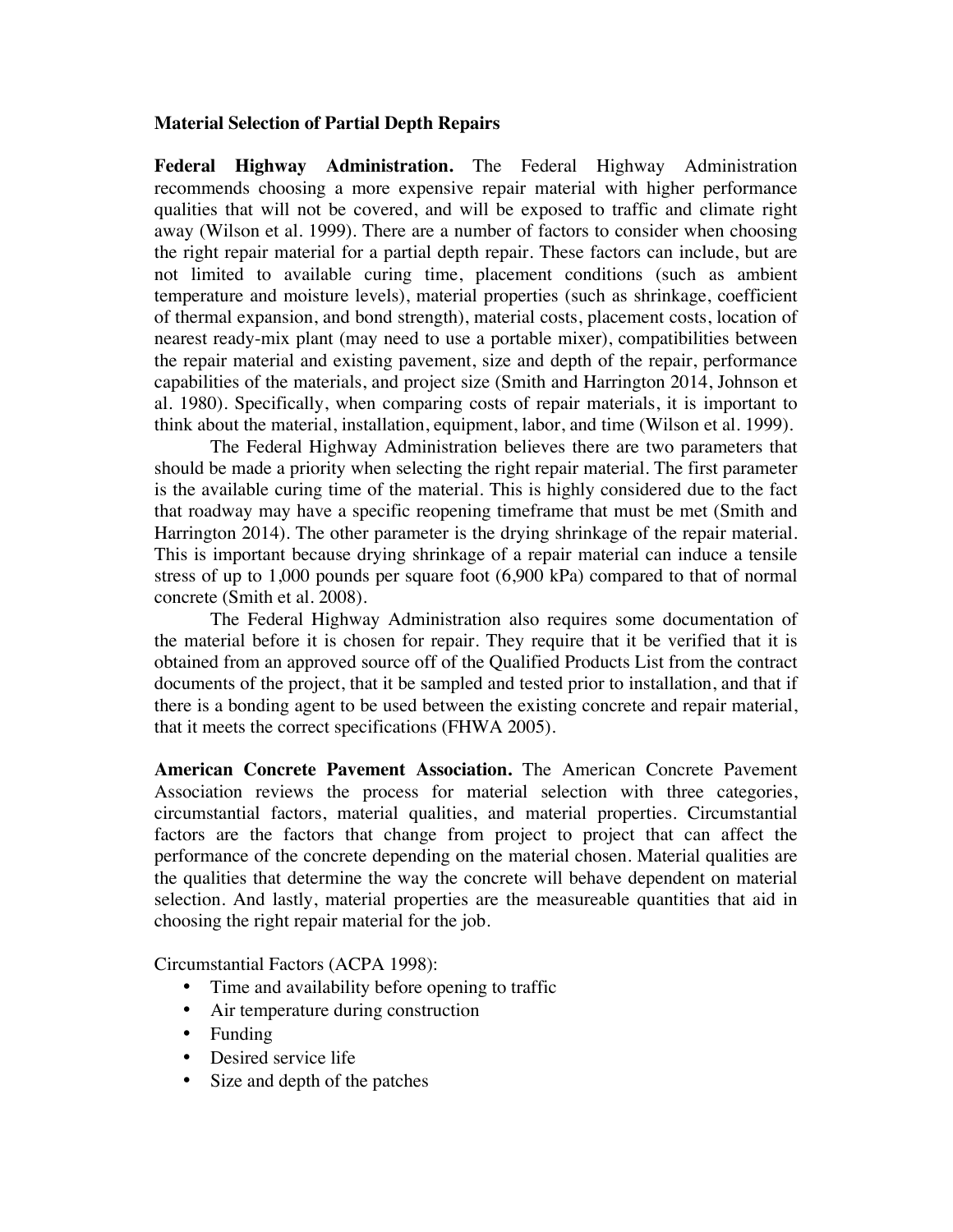Material Qualities (ACPA 1998):

- Good workability
- Quick mixing time
- Fast setting time
- Rapid strength development
- Low shrinkage
- Strong bond capability
- Good long-term strength and durability
- Thermal compatibility with existing concrete
- Reasonable cost
- Material Properties (ACPA 1998):
	- Strength gain
	- Modulus of elasticity
	- Bond strength
	- Freeze-thaw resistance
	- Scaling resistance
	- Sulfate resistance
	- Abrasion resistance
	- Coefficient of thermal expansion
	- Shrinkage (volume changes)

**National Concrete Pavement Technology Center.** According to the National Concrete Pavement Technology Center, the most widely used parameter when selecting a partial depth repair material is the compressive strength of the mixture at any given time during the existence of the repair. This is because the existing concrete of the pavement slab carries tensile stresses, and the repair material only carries compression stresses (Frentress and Harrington 2012). The recommended minimum amount of strength required for no further damage of the concrete is between 1,600 psi and 1,800 psi (11 MPa to 12.5 MPa) (Frentress and Harrington 2012).

When selecting a repair material it is also very important to consider allowable lane closure time, shrinkage characteristics coefficient of thermal expansion, ambient temperature, cost, size of the repair, and estimated performance of the repair (Frentress and Harrington 2012). The coefficient of thermal expansion and shrinkage of the repair material are important characteristics to compare with the existing concrete because if they are not compatible to the concrete already in place, then the repair will ultimately experience an early failure (Frentress and Harrington 2012). Early failure of a partial depth repair can also be caused by incompatibility between the joint bond breaker and the joint sealant, inadequate cure time prior to opening the repair to traffic, incompatibilities between the climate conditions and the materials or procedures used, and extreme climate conditions during the life of the repair that may be beyond the control of the repair material (Frentress and Harrington 2012). Freeze-thaw durability must also be considered when choosing a rapid strength gaining material because of the material's susceptibility to durability with its short curing time (Frentress and Harrington 2012).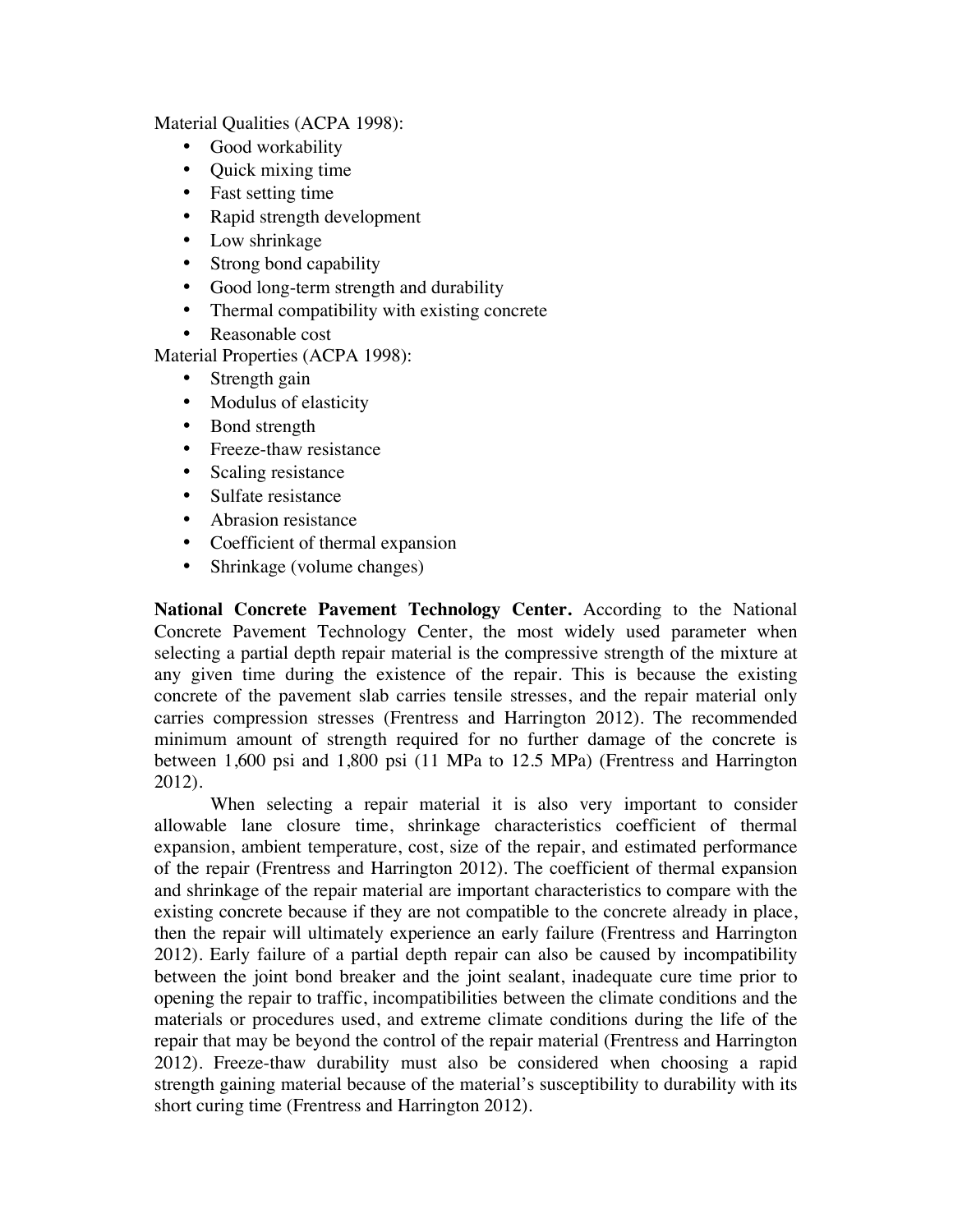## **Recommended Repair Materials**

**Federal Highway Administration.** The Federal Highway Administration recommends the following materials as sufficient for partial depth repairs:

Concrete Materials

- Portland Cement Concrete
	- o Cement types I, II, and III are used with coarse aggregate not larger than one-half the repair depth (Smith et al. 2008)
	- o Type I is most commonly used because of its low cost, abundant availability, and ease of use (Smith and Harrington 2014)
	- o Should be air entrained with a low slump an a maximum watercementitious materials ratio of 0.44 (Smith and Harrington 2014)
	- o Typical minimum compressive strength values are between 1,600 and 1,800 pounds per square inch (11-12.5 MPa) to support traffic with no deterioration (Smith and Harrington 2014)
- Gypsum-Based Cement Concrete
	- o Because of its calcium sulfate content, this cement is good for pavements that need to be reopened quickly with its low setting times of 20-40 minutes (Smith and Harrington 2014)
	- o Should only be used in temperatures above freezing and requires dry ambient conditions during placement (Smith and Harrington 2014)
	- o With its high calcium sulfate content, it should not be used for repairing reinforced pavements for the prevention of steel corrosion from the free sulfates in gypsum (Smith et al. 2008)
- Calcium Aluminate Concrete
	- o Generally have low shrinkage during curing, good bonding properties, gains strength rapidly, and has good resistance to freezing and thawing cycles and deicing chemicals (Smith and Harrington 2014)
	- o Work well for low temperature pavement repairs because it can still contribute early strength (Smith and Harrington 2014)
	- o Not recommended for high temperature pavement repairs because of the potential for strength loss during curing (Smith et al. 2008)
- Magnesium Phosphate Concrete
	- o Can be classified as a one- or two-component system. The onecomponent system is a magnesium and phosphate mixed as a powdered form that is added to water. The two-component system is a magnesium powder and aggregate combined with a phosphate liquid solution (Smith and Harrington 2014)
	- o Yields a high early strength and sets very quickly (Smith and Harrington 2014)
	- o It is an impermeable material that bonds well with clean and dry surfaces (Smith and Harrington 2014)
	- o This mixture can set in as little as 10-15 minutes when in hot weather where the temperature is above 90  $\mathrm{^{\circ}F}$  (32  $\mathrm{^{\circ}C}$ ) (Smith et al. 2008)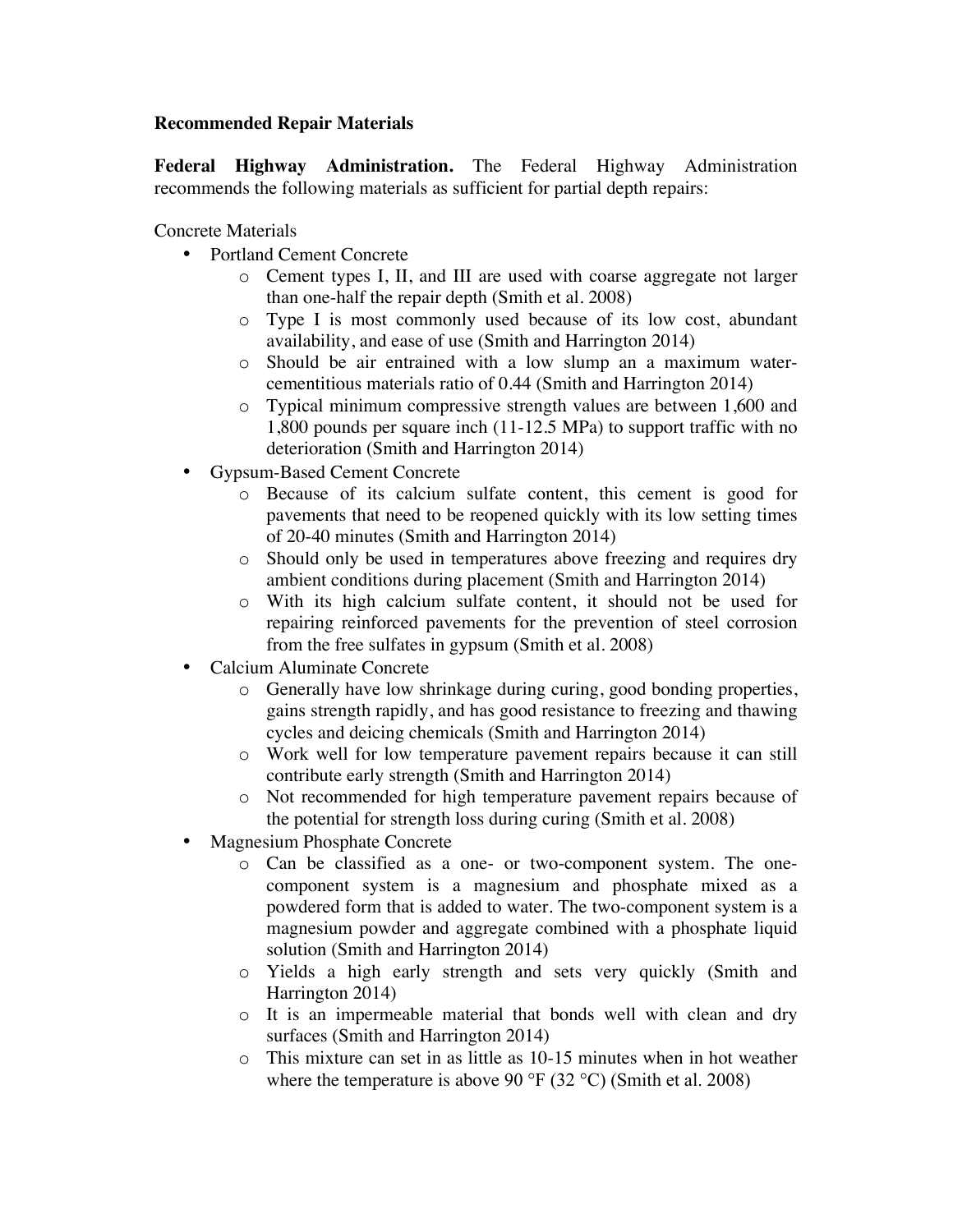Polymer-Based Concrete Materials

- Polyurethane-Based Concrete
	- o In general, this concrete consists of a two-part polyurethane resin that is combined with aggregate (Wilson et al. 1999)
	- o Even though they have a high coefficient of thermal expansion and display high amounts of initial shrinkage, this concrete is usually flexible and fast setting in about 90 seconds (Smith and Harrington 2014)
	- o Some mixtures of this concrete can be placed on existing concrete that is wet without any adverse effects to the quality of the concrete (Smith et al. 2008)
- Epoxy Polymer Concrete
	- o Classified as a one-component system consisting of a liquid epoxy resin mixed with a curing agent (Smith and Harrington 2014)
	- o This concrete has great impermeability and adhesive properties (Smith and Harrington 2014)
	- o Has an extensive range of setting times, application temperatures, and bonding conditions (Smith and Harrington 2014)
	- o Required to be compatible with the existing concrete pavement due to its high coefficient of thermal expansion (Smith and Harrington 2014)
- Methyl Methacrylate Concrete
	- o It is a volatile substance that can be a health hazard to those who are exposed to its fumes for an extended period of time during placement (Smith et al. 2008)
	- o Have high compressive strengths, long working times, and good adhesion (Smith et al. 2008)
	- $\circ$  Can be placed in temperatures from 40 to 130 °F (4 to 54 °C) (Smith et al. 2008)
- Polyester-Styrene Concrete
	- o Very similar to Methyl Methacrylate Concrete and its properties, however the rate of strength gain is much slower, limiting reopening times (Smith et al. 2008)
	- o More cost-effective than Methyl Methacrylate Concrete, so it is generally used more frequently (Smith et al. 20080

# Bituminous Materials

- Conventional Bituminous Materials
	- o Mainly considered only as a temporary or emergency repair material (Smith and Harrington 2014)
	- o Low in cost, widely available, easy to handle, and have very low cure times (Smith and Harrington 2014)
	- o They can be used anywhere and in all climate types (Wilson et al. 1999)
- Proprietary and Modified Bituminous Materials
	- Perform better than Conventional Bituminous Materials, however they are more expensive (Smith and Harrington 2014)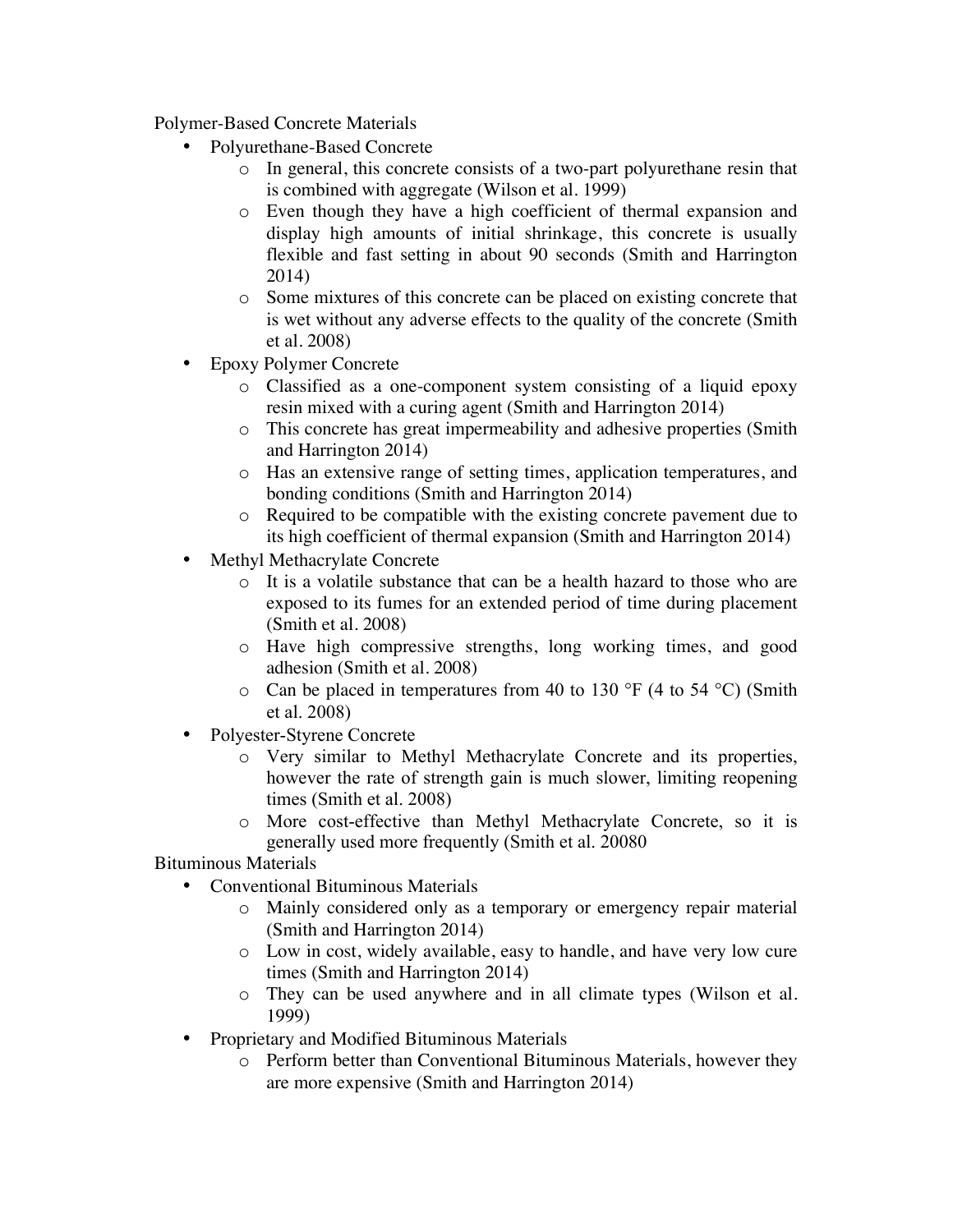o Can be placed along transverse joints without reforming the joint, therefore speeding up the replacement process (Smith and Harrington 2014)

**American Concrete Pavement Association.** The American Concrete Pavement Association recommends the following materials as sufficient for partial depth repairs:

Cementitious Repair Materials

- Normal Concrete
	- o It is best to use normal concrete mixes with Type I cement when the pavement slab can be closed for more than 24 hours to traffic (ACPA 1998)
	- o When selecting aggregate for a normal concrete mix, the aggregate size cannot be greater than one-half of the depth of the partial depth repair (ACPA 1998)
	- o Normal concrete should never be placed in ambient temperatures below 40 °F (4 °C), but can be placed at ambient temperatures below 55 °F (13 °C) with a longer curing period (ACPA 1998)
- High-Early Strength Portland Cement Concrete (PCC)
	- o This concrete can be open to traffic in as little as four hours with a an early strength of 3000 psi (21 MPa) due to the use of Type III cement (ACPA 1998)
- Gypsum-Based (Calcium Sulfate) Cement
	- o Gypsum-based cement is best used where ambient temperatures are above freezing, but no more than 110 °F (43 °C) (ACPA 1998)
- Magnesium Phosphate Cement and Magnesium Ammonium Phosphate Cement
	- o Normal setting mixes are made in small batches and mixed quickly because of their relatively short setting time (ACPA 1998)
	- o Retarded setting mixes consist of magnesium ammonium phosphate cement, which was originally created for hot summer days where the ambient temperatures can reach about 85 °F (29 °C) (ACPA 1998)
	- o Intermediate setting mixes also consist of magnesium ammonium phosphate cement, but range in between normal and retarded mixtures for setting time (ACPA 1998)
	- o Normal, retarded, and intermediate setting mixes are all sensitive to the moisture content of the existing concrete, and cannot be used with pavement slabs known to have used limestone aggregates (ACPA 1998)
	- o These cements have a great bond strength to any clean and dry surface (ACPA 1998)
- Alumina Powder
	- o Best used with Type I and Type III cements because of their higher shrinkage compared to other repair materials (ACPA 1998)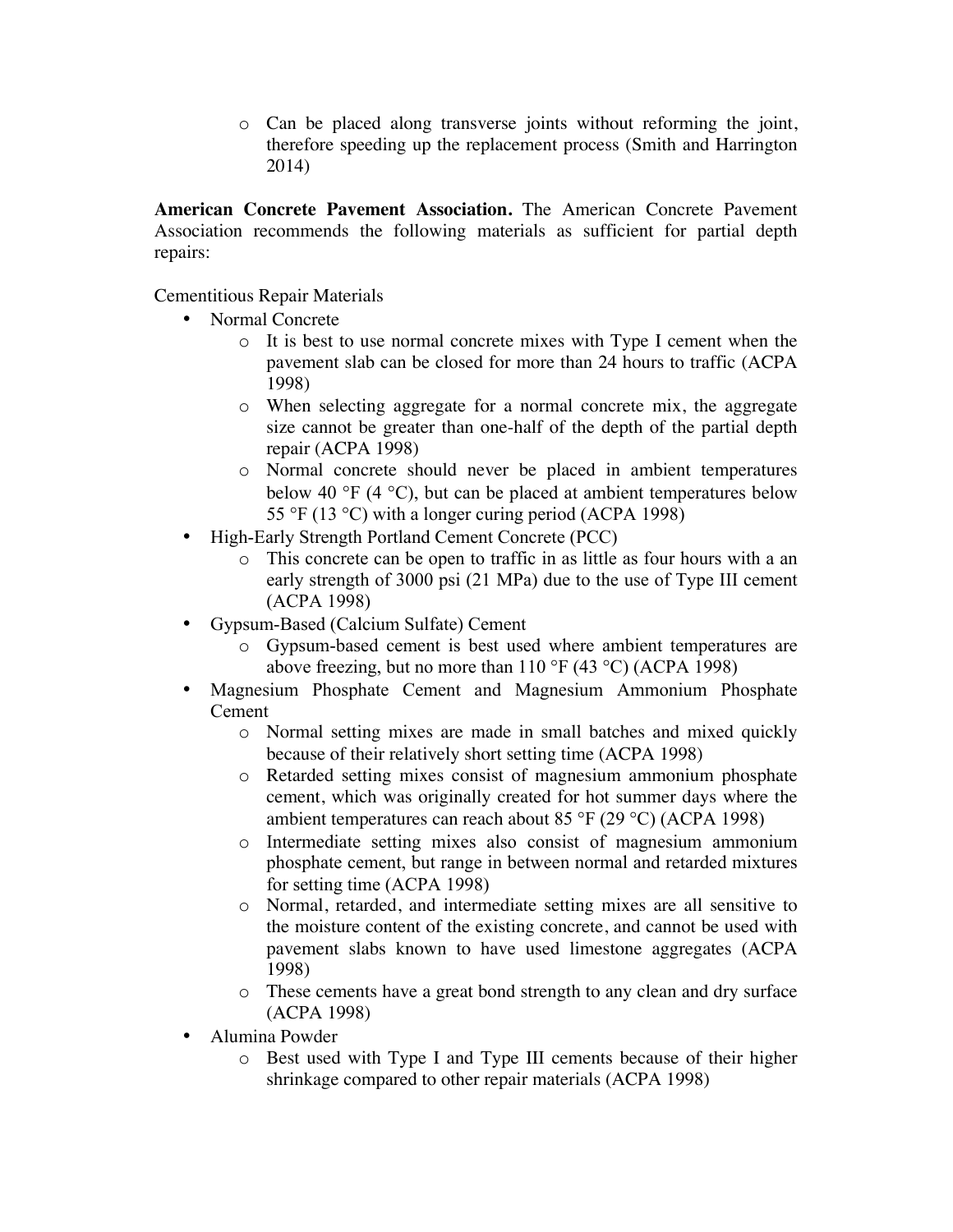o Can decrease bond strength and abrasion resistance because of a decreased density of the paste created (ACPA 1998)

Polymer Concretes

- Epoxy-Resin Mortars or Epoxy Concretes
	- o They have great adhesive properties, and low permeability, but are not great with their wide range of setting times, placement temperatures, strengths, bond capabilities, and abrasion resistance (ACPA 1998)
	- o Early failure can be caused by their lack of thermal compatibility with many types of existing concrete (ACPA 1998)
	- o Epoxy will speed up corrosion with reinforcing steel, so it is recommended to not use epoxy concretes for repairs from spalling (ACPA 1998)
- Methyl-Methacrylate Concrete
	- This concrete has a wide ambient temperature placement range of 40 to 130°F (4 to 54°C), but are hazardous to those working with it because can easily ignite if exposed to a spark (ACPA 1998)
	- o They can adhere to any clean and dry surface, can achieve a working time between 30 and 60 minutes, and can gain high compressive strengths (ACPA 1998)
- Polyester-Styrene Concretes
	- o Extremely similar to methyl-methacrylate concrete, but have a slower strength gain, so they are not recommended to be used as a repair material on a project with a short closure period (ACPA 1998)
- Polyurethane Concretes
	- o This type of material is created by a combination of aggregates and a two-part polyurethane resin that sets quickly (ACPA 1998)
	- o One type of polyurethane concrete is moisture sensitive and will foam when it comes in contact with water, the other type is moisture resistant, which allows it to be placed on wet surfaces (ACPA 1998)

Bituminous Materials

• Bituminous materials are known to deteriorate rapidly, so it is recommended that they are used only as temporary repair materials (ACPA 1998)

**National Concrete Pavement Technology Center.** The National Concrete Pavement Technology Center recommends sticking to conventional Portland Cement Concrete for partial depth repairs. Cement types I, II, and III are the most commonly used materials as they are the most widely accepted (Frentress and Harrington 2012). Type I is best used without any admixtures because it is inexpensive, available, and easy to use. Type III (HE) cement repairs can be opened to traffic sooner than Type I cement, so it is generally used with faster turn around times to get traffic back on the roadway (Frentress and Harrington 2012).

Another material that can allow traffic to be opened in just 4 to 12 hours is Portland Cement Concrete with accelerating admixtures. These mixes are designed so they do not give up their long term durability, however, using admixtures and designing for a higher early strength can lead to a higher risk of failure (Frentress and Harrington 2012). Rapid-setting and high early strength materials can also be used to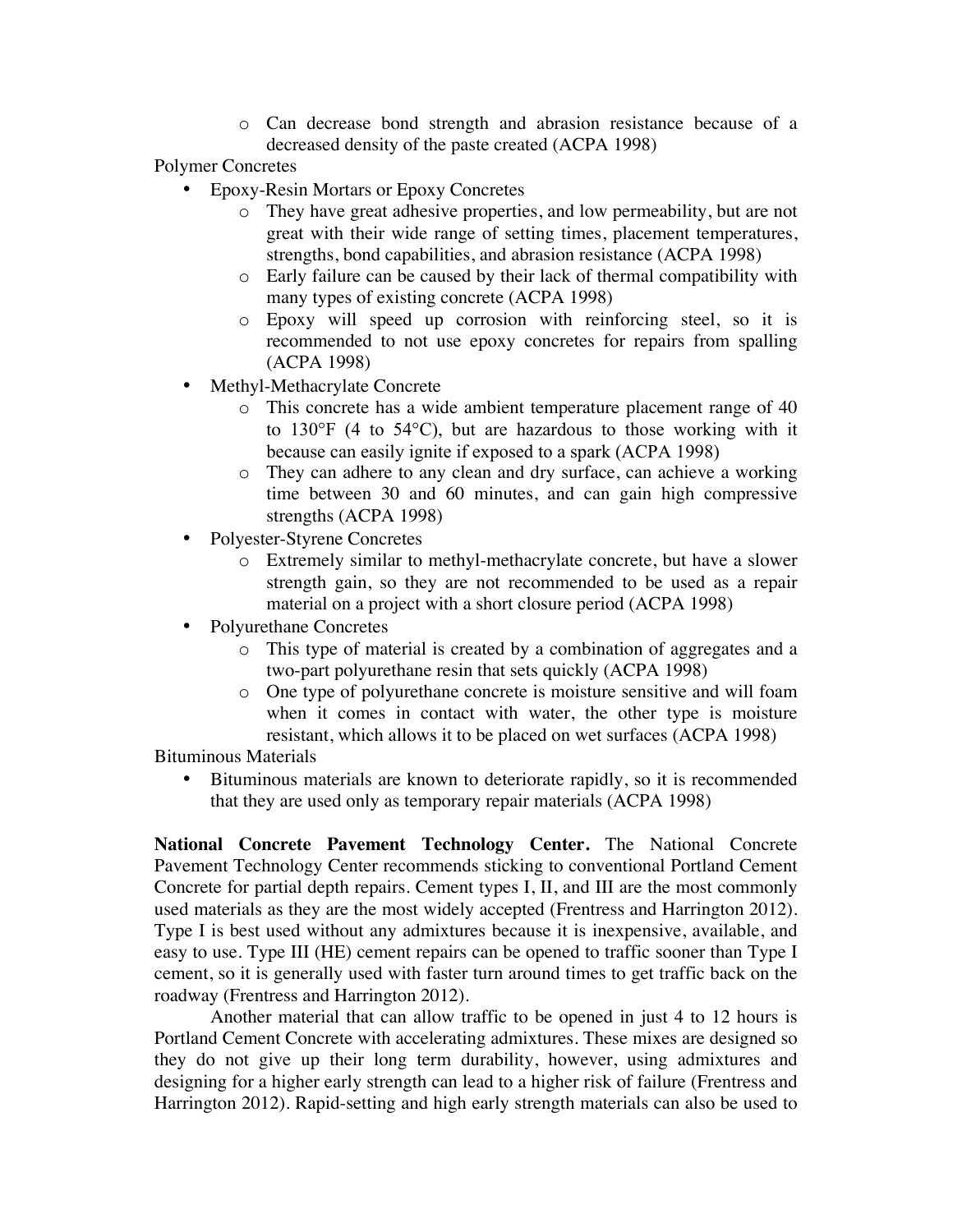open traffic sooner because of the flexible and semi-rigid properties. When using lower early strength mixtures, the number of equivalent single axle loads must be calculated to determine the total closure time of the roadway (Frentress and Harrington 2012).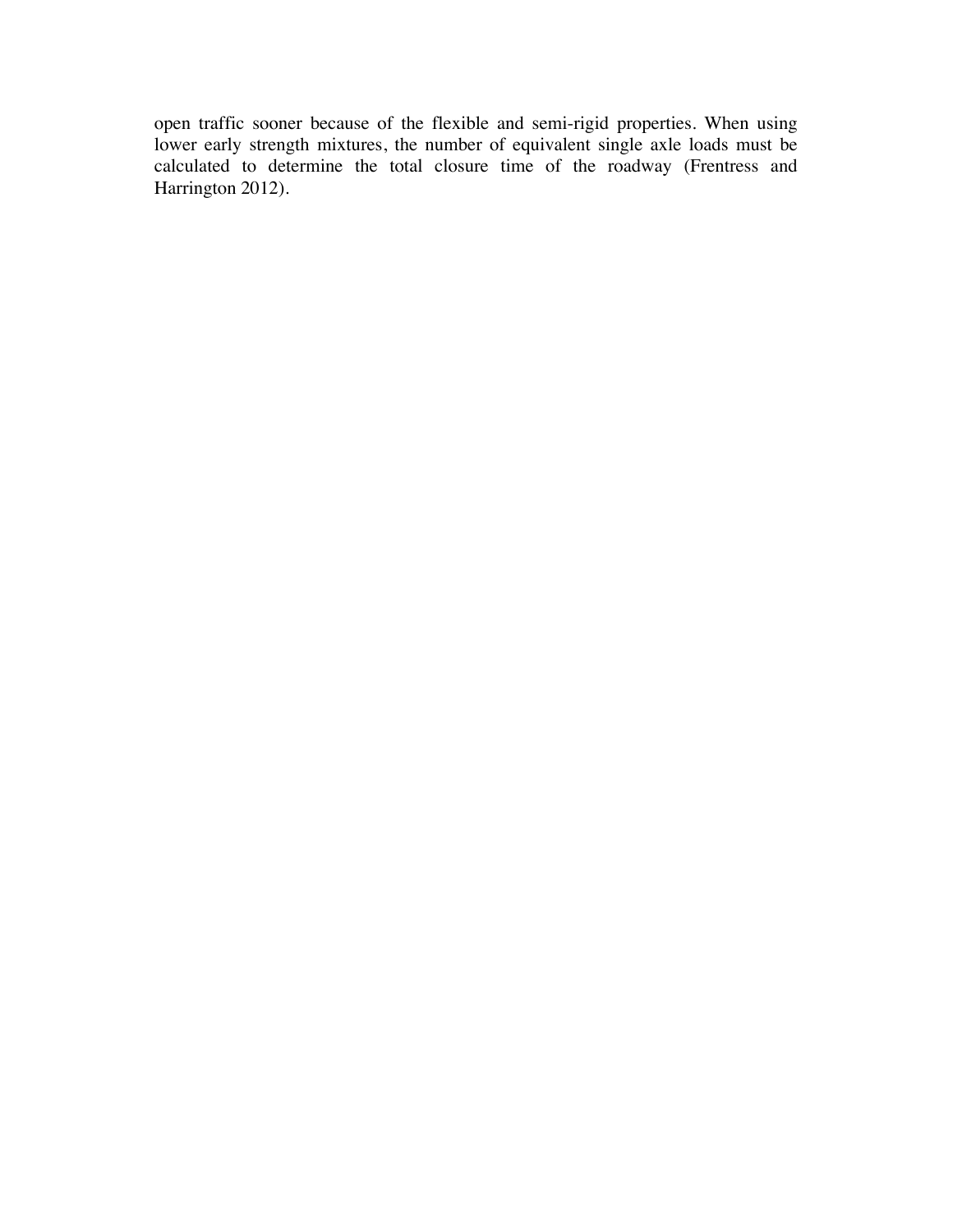## **STATE APPROVED PRODUCTS REVIEW**

# **Qualified Products Findings**

The following five tables list all of the qualified products that are permitted to be used as partial depth repair materials for California (Caltrans), Illinois (IDOT), Iowa (IOWADOT), Minnesota (MnDOT), and Missouri (MoDOT). These states have excellent knowledge and resources to complete partial depth repairs on their roadways, which are mainly made of concrete pavement slabs.

| <b>Product Name</b>   | <b>Product Manufacturer</b> | <b>Product Application</b>        |
|-----------------------|-----------------------------|-----------------------------------|
| 10-60 Mortar          | <b>BASF</b> Construction    | Dry, Rapid-Hardening Cementitious |
|                       | <b>Chemicals/Master</b>     | Materials for Surface Spalls,     |
|                       | <b>Builders</b>             | Honeycomb and Minor Defects       |
| 10-61 Mortar          | <b>BASF</b> Construction    | Dry, Rapid-Hardening Cementitious |
|                       | Chemicals/Master            | Materials for Surface Spalls,     |
|                       | <b>Builders</b>             | Honeycomb and Minor Defects       |
| <b>Elephant Armor</b> | <b>GST</b> International    | Dry, Rapid-Hardening Cementitious |
| <b>DOT</b> Industrial |                             | Materials for Surface Spalls,     |
| <b>Grade Mortar</b>   |                             | Honeycomb and Minor Defects       |
| SikaQuick 1000        | Sika Corporation            | Dry, Rapid-Hardening Cementitious |
|                       |                             | Materials for Surface Spalls,     |
|                       |                             | Honeycomb and Minor Defects       |
| SikaQuick 2500        | Sika Corporation            | Dry, Rapid-Hardening Cementitious |
|                       |                             | Materials for Surface Spalls,     |
|                       |                             | Honeycomb and Minor Defects       |
| <b>Express Repair</b> | The Euclid Chemical         | Dry, Rapid-Hardening Cementitious |
|                       | Company                     | Materials for Surface Spalls,     |
|                       |                             | Honeycomb and Minor Defects       |
| <b>EMACO T415</b>     | <b>BASF</b> Construction    | Dry, Rapid-Hardening Cementitious |
|                       | Chemical/Master             | Materials for In Depth Repairs    |
|                       | <b>Builders</b>             |                                   |
| <b>Elephant Armor</b> | <b>GST</b> International    | Dry, Rapid-Hardening Cementitious |
| <b>DOT</b> Industrial |                             | Materials for In Depth Repairs    |
| <b>Grade Mortar</b>   |                             |                                   |
| SikaCrete 321FS       | Sika Corporation            | Dry, Rapid-Hardening Cementitious |
|                       |                             | Materials for In Depth Repairs    |

### **Table 1. Caltrans Qualified Products**

(Ref. Caltrans 2017 Materials List)

| Table 2. IDO I Qualifica I Founcis |                             |                              |
|------------------------------------|-----------------------------|------------------------------|
| <b>Product Name</b>                | <b>Product Manufacturer</b> | <b>Product Application</b>   |
| Formflo P-51                       | JE Tomes & Associates       | Packaged, Dry, Formed        |
|                                    |                             | Concrete Repair Mixture      |
| Quikrete Quick                     | Quikrete                    | R1 Mortar for Packaged, Dry, |
| <b>Setting Cement</b>              |                             | Rapid Hardening Cementitious |

# **Table 2. IDOT Qualified Products**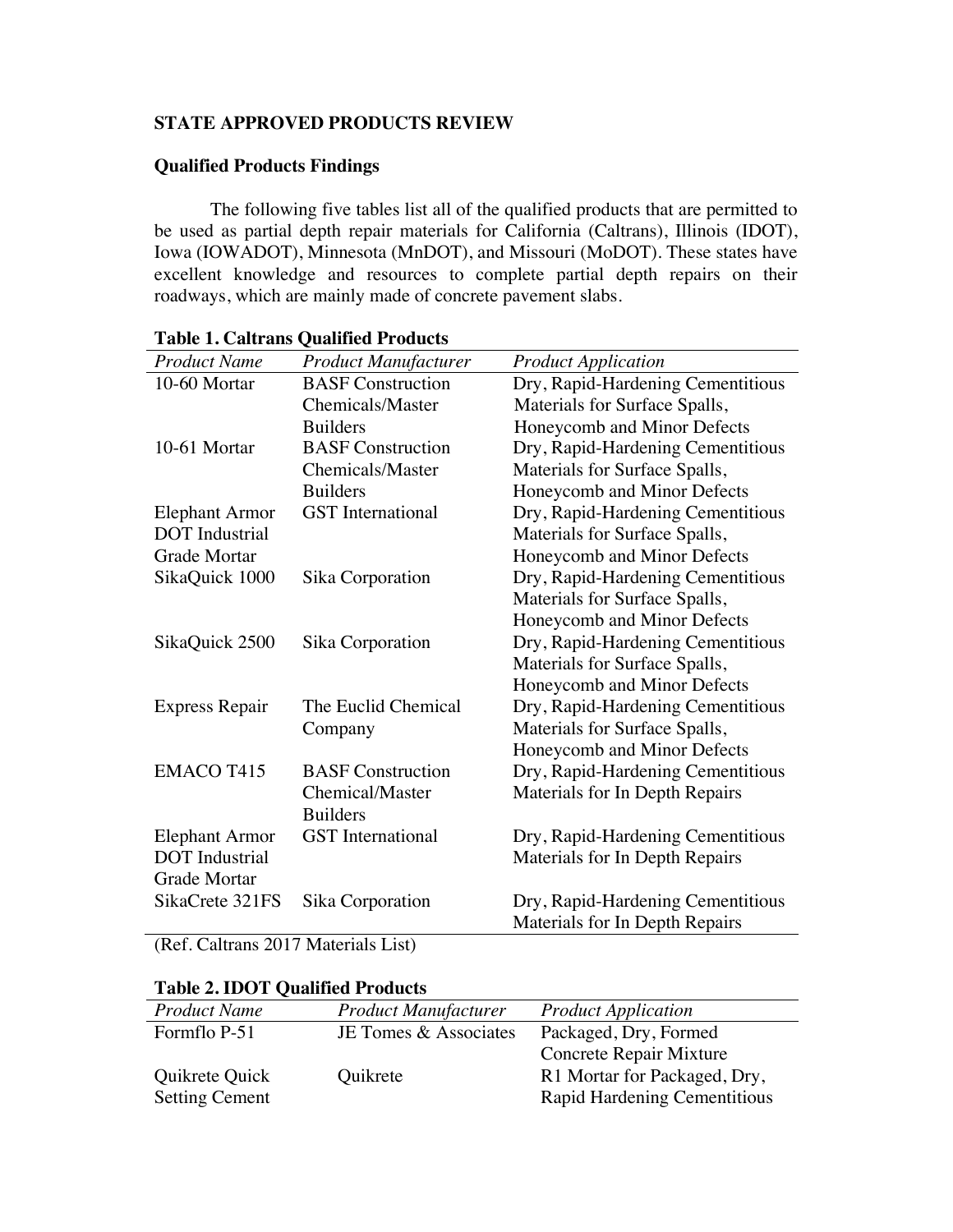|                       |                           | Materials                                 |
|-----------------------|---------------------------|-------------------------------------------|
| HD-50 Heavy Duty      | Dayton Superior           | R2 Mortar for Packaged, Dry,              |
| Concrete Patch,       | Corporation               | Rapid Hardening Cementitious              |
|                       |                           | Materials                                 |
| Quikrete Commercial   | Quikrete                  | R2 Mortar for Packaged, Dry,              |
| Grade Fastest Repair  |                           | Rapid Hardening Cementitious              |
| Mortar                |                           | Materials                                 |
| Speccopatch RS        | Specco Industries         | R2 Mortar for Packaged, Dry,              |
|                       |                           | Rapid Hardening Cementitious              |
|                       |                           | Materials                                 |
| SikaQuick 1000        | Sika Corporation          | R2 Mortar for Packaged, Dry,              |
|                       |                           | Rapid Hardening Cementitious              |
|                       |                           | Materials                                 |
| SikaQuick 2500        | Sika Corporation          | R2 Mortar for Packaged, Dry,              |
|                       |                           | <b>Rapid Hardening Cementitious</b>       |
|                       |                           | Materials                                 |
| Utilibond             | Utilicor Technologies,    | R2 Mortar for Packaged, Dry,              |
|                       | Inc.                      | <b>Rapid Hardening Cementitious</b>       |
|                       |                           | Materials                                 |
| Masteremaco T 545     | <b>BASF</b> Corporation-  | R3 Mortar for Packaged, Dry,              |
|                       | <b>Building Systems</b>   | Rapid Hardening Cementitious              |
|                       |                           | Materials                                 |
| Rapid Set Mortar Mix  | CTS Cement Mfg. Co./      | R3 Mortar for Packaged, Dry,              |
|                       | <b>Rapid Set Products</b> | Rapid Hardening Cementitious<br>Materials |
| Rapid Set DOT         | CTS Cement Mfg. Co./      | R3 Mortar for Packaged, Dry,              |
| Repair Mix            | <b>Rapid Set Products</b> | Rapid Hardening Cementitious              |
|                       |                           | Materials                                 |
| Rapid Set Cement All  | CTS Cement Mfg. Co./      | R3 Mortar for Packaged, Dry,              |
|                       | <b>Rapid Set Products</b> | Rapid Hardening Cementitious              |
|                       |                           | Materials                                 |
| Chemspeed 65          | ChemMasters               | R3 Mortar for Packaged, Dry,              |
|                       |                           | Rapid Hardening Cementitious              |
|                       |                           | Materials                                 |
| Pave Patch 3000       | Dayton Superior           | R3 Mortar for Packaged, Dry,              |
|                       |                           | Rapid Hardening Cementitious              |
|                       |                           | Materials                                 |
| <b>Express Repair</b> | The Euclid Chemical       | R3 Mortar for Packaged, Dry,              |
|                       | Company                   | Rapid Hardening Cementitious              |
|                       |                           | Materials                                 |
| Planitop 18           | <b>MAPEI</b> Corporation  | R3 Mortar for Packaged, Dry,              |
|                       |                           | Rapid Hardening Cementitious              |
|                       |                           | Materials                                 |
| Planitop 18 ES        | <b>MAPEI</b> Corporation  | R3 Mortar for Packaged, Dry,              |
|                       |                           | Rapid Hardening Cementitious              |
|                       |                           | Materials                                 |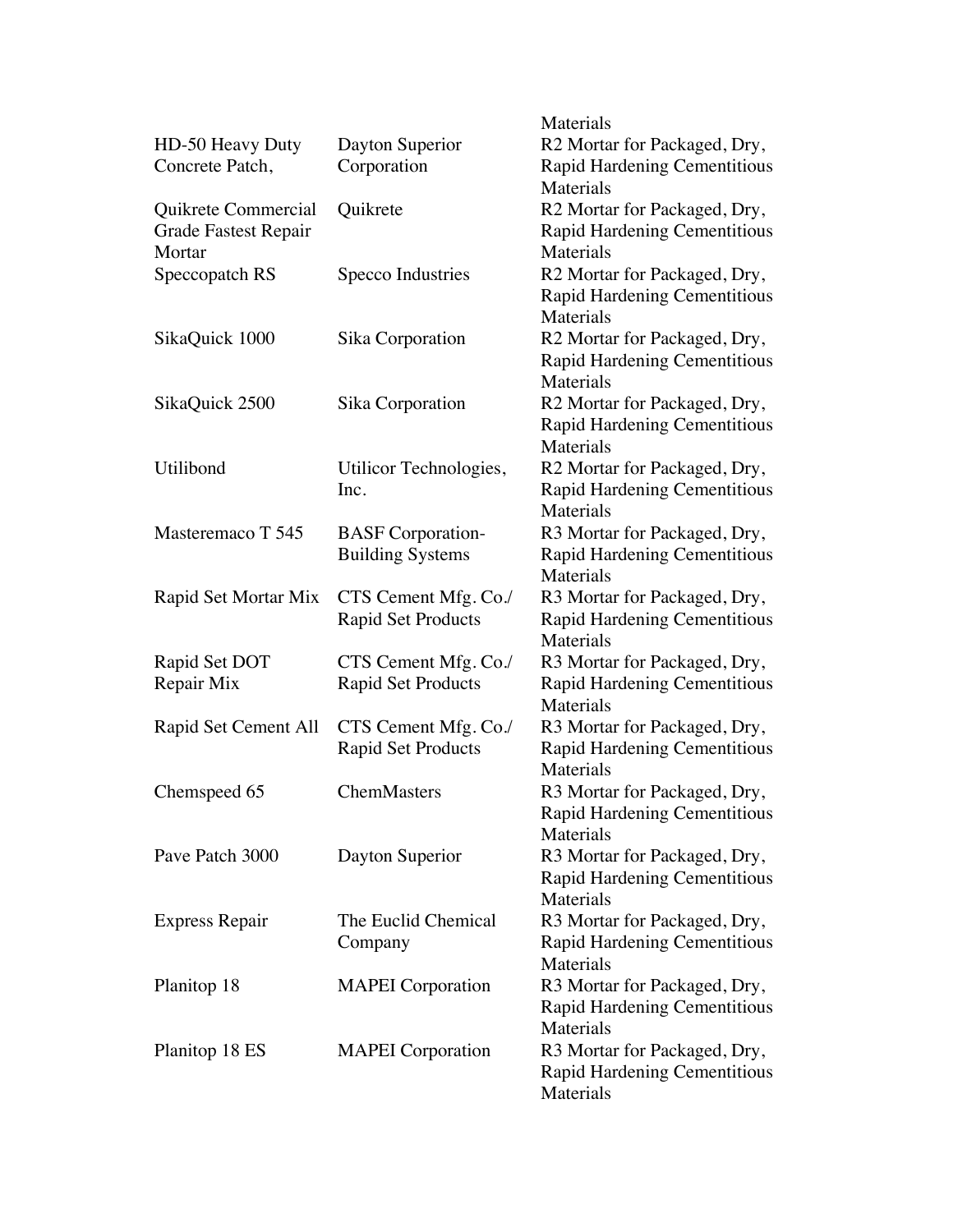| Futura - 15            | W.R. Meadows              | R3 Mortar for Packaged, Dry,             |
|------------------------|---------------------------|------------------------------------------|
|                        |                           | Rapid Hardening Cementitious             |
|                        |                           | Materials                                |
| Quikrete Commercial    | The Quikrete              | R <sub>3</sub> Mortar for Packaged, Dry, |
| <b>Grade Fastest</b>   | Companies                 | <b>Rapid Hardening Cementitious</b>      |
| <b>Nonshrink Grout</b> |                           | Materials                                |
| Repcon 928             | <b>SpecChem</b>           | R <sub>3</sub> Mortar for Packaged, Dry, |
|                        |                           | <b>Rapid Hardening Cementitious</b>      |
|                        |                           | Materials                                |
| Speccrete Highway      | Specco Industries, Inc.   | R <sub>3</sub> Mortar for Packaged, Dry, |
| Repair 928             |                           | Rapid Hardening Cementitious             |
|                        |                           | Materials                                |
| Speccrete Phastpatch   | Specco Industries, Inc.   | R3 Mortar for Packaged, Dry,             |
| D.O.T.                 |                           | Rapid Hardening Cementitious             |
|                        |                           | Materials                                |
| <b>Rapid Setting</b>   | CTS Cement Mfg. Co./      | R3 Concrete for Packaged, Dry,           |
| Concrete Mix           | <b>Rapid Set Products</b> | Rapid Hardening Cementitious             |
|                        |                           | Materials                                |

(Ref. IDOT 2017 Formed, IDOT 2017 Rapid Hardening)

# **Table 3. IOWADOT Qualified Products**

| <b>Product Name</b> | <b>Product Manufacturer</b> | <b>Product Application</b>               |
|---------------------|-----------------------------|------------------------------------------|
| Delpatch            | D.S. Brown                  | <b>Elastomeric Concrete for Concrete</b> |
|                     |                             | Repair                                   |
| Blendcrete          | <b>Bonsal American</b>      | <b>Fast-Setting Repair Mortars for</b>   |
|                     |                             | <b>Structural Components</b>             |
| Fastrac 220 FQ      | Western Material and        | <b>Fast-Setting Repair Mortars for</b>   |
|                     | Design LLC                  | <b>Structural Components</b>             |
| Fastrac 300         | Western Material and        |                                          |
|                     |                             | <b>Fast-Setting Repair Mortars for</b>   |
|                     | Design LLC                  | <b>Structural Components</b>             |
| FlexKrete           | FlexKrete                   | <b>Fast-Setting Repair Mortars for</b>   |
|                     |                             | <b>Structural Components</b>             |
| HD 50               | Dayton Superior             | <b>Fast-Setting Repair Mortars for</b>   |
|                     |                             | <b>Structural Components</b>             |
| MasterEmaco T       | <b>BASF</b> Construction    | <b>Fast-Setting Repair Mortars for</b>   |
| 415                 | Chemicals – Building        | <b>Structural Components</b>             |
|                     | <b>Systems</b>              |                                          |
| MasterEmaco T       | <b>BASF</b> Construction    | <b>Fast-Setting Repair Mortars for</b>   |
| 430                 | Chemicals – Building        | <b>Structural Components</b>             |
|                     | Systems                     |                                          |
| Meadow – Crete      | W.R. Meadows, Inc.          | <b>Fast-Setting Repair Mortars for</b>   |
| <b>GPS</b>          |                             | <b>Structural Components</b>             |
| Pavemend 15.0       | Ceratech, Inc.              | <b>Fast-Setting Repair Mortars for</b>   |
|                     |                             | <b>Structural Components</b>             |
| Pavemend TR         | Ceratech, Inc.              | <b>Fast-Setting Repair Mortars for</b>   |
|                     |                             | <b>Structural Components</b>             |
|                     |                             |                                          |

 $\overline{\phantom{a}}$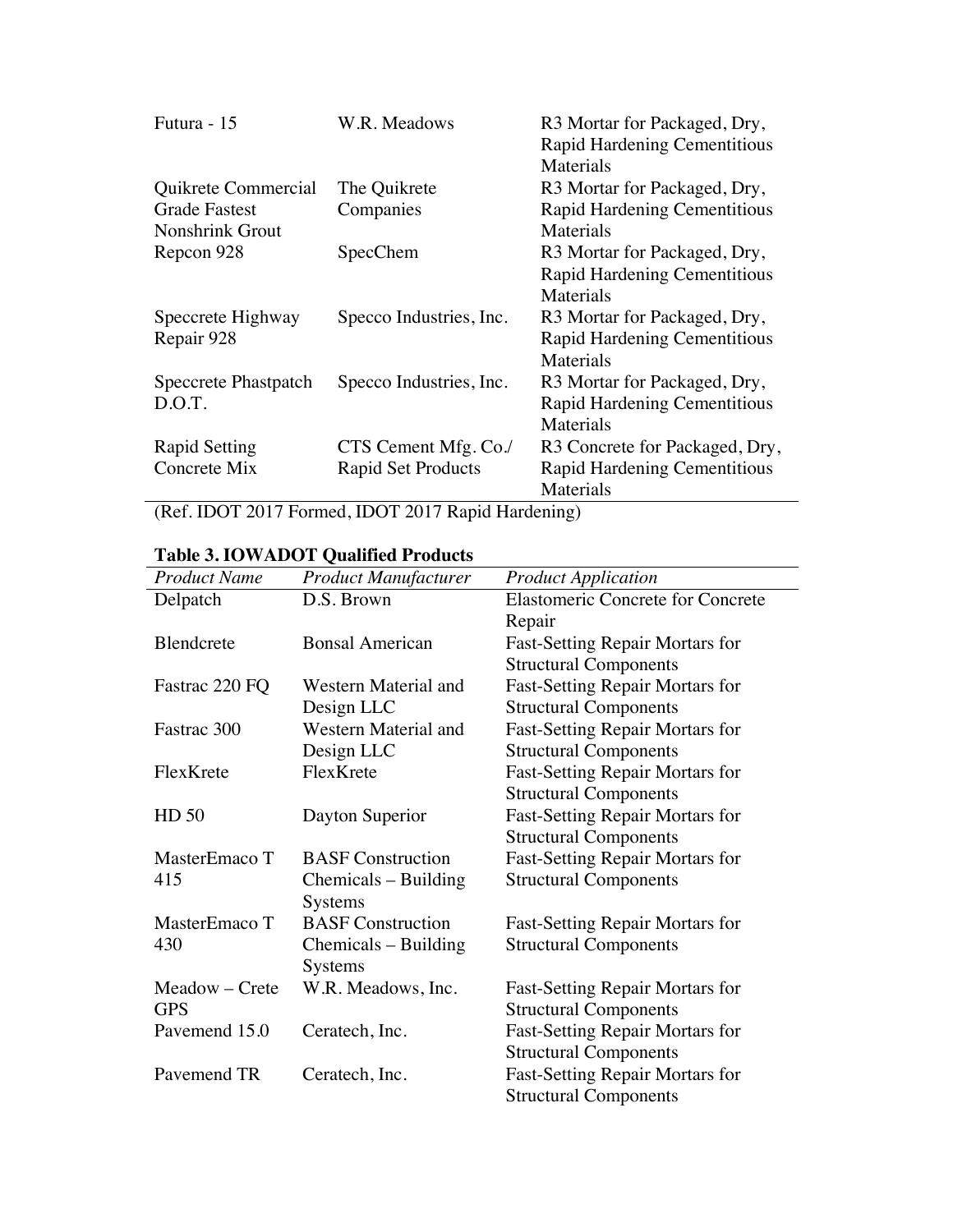| Pavemend VR          | Ceratech, Inc.              | <b>Fast-Setting Repair Mortars for</b>     |
|----------------------|-----------------------------|--------------------------------------------|
|                      |                             | <b>Structural Components</b>               |
| Phoscrete Four       | Phoscrete Corporation       | <b>Fast-Setting Repair Mortars for</b>     |
| Season               |                             | <b>Structural Components</b>               |
| Phoscrete VO-        | Phoscrete Corporation       | <b>Fast-Setting Repair Mortars for</b>     |
| Plus                 |                             | <b>Structural Components</b>               |
| Planitop 15          | Mapei Americas              | <b>Fast-Setting Repair Mortars for</b>     |
|                      |                             | <b>Structural Components</b>               |
| Planitop 18 ES       | Mapei Americas              | <b>Fast-Setting Repair Mortars for</b>     |
|                      |                             | <b>Structural Components</b>               |
| <b>Precast Patch</b> | SpecChem                    | <b>Fast-Setting Repair Mortars for</b>     |
|                      |                             | <b>Structural Components</b>               |
| Precast Patch 5      | SpecChem                    | Fast-Setting Repair Mortars for            |
|                      |                             | <b>Structural Components</b>               |
| RM800PC              | Hilti, Inc.                 | <b>Fast-Setting Repair Mortars for</b>     |
|                      |                             | <b>Structural Components</b>               |
| RepCon V/O           | SpecChem                    | <b>Fast-Setting Repair Mortars for</b>     |
|                      |                             | <b>Structural Components</b>               |
| Sika Repair SHB      | Sika Corporation            | <b>Fast-Setting Repair Mortars for</b>     |
|                      |                             | <b>Structural Components</b>               |
| SikaQuick VOH        | Sika Corporation            | <b>Fast-Setting Repair Mortars for</b>     |
|                      |                             | <b>Structural Components</b>               |
| Speed Repair         | <b>Right Pointe</b>         | <b>Fast-Setting Repair Mortars for</b>     |
|                      |                             | <b>Structural Components</b>               |
| <b>US</b> Spec       | US Mix Co.                  | <b>Fast-Setting Repair Mortars for</b>     |
| Quickset             |                             | <b>Structural Components</b>               |
| US Spec              | US Mix Co.                  | <b>Fast-Setting Repair Mortars for</b>     |
| Quickset V/O         |                             | <b>Structural Components</b>               |
| Patch                |                             |                                            |
| Ulti-Grout           | <b>Buzi Unicem USA</b>      | Fast-Setting Repair Mortars for            |
|                      |                             | <b>Structural Components</b>               |
| DOT Line             | Ceratech, Inc.              | Inspection and Acceptance for Rapid-       |
|                      |                             | <b>Setting Concrete Patching Materials</b> |
| Durapatch            | <b>L&amp;M</b> Construction | Inspection and Acceptance for Rapid-       |
| Hiway                | Chemicals, Inc.             | <b>Setting Concrete Patching Materials</b> |
| Euco Speed Mp        | <b>Euclid Chemical</b>      | Inspection and Acceptance for Rapid-       |
|                      | Company                     | <b>Setting Concrete Patching Materials</b> |
| Fastrac 220 FQ       | Western Material and        | Inspection and Acceptance for Rapid-       |
|                      | Design LLC                  | <b>Setting Concrete Patching Materials</b> |
| Fastrac 246          | Western Material and        | Inspection and Acceptance for Rapid-       |
|                      | Design LLC                  | <b>Setting Concrete Patching Materials</b> |
| Fastrac 300          | Western Material and        | Inspection and Acceptance for Rapid-       |
|                      | Design LLC                  | <b>Setting Concrete Patching Materials</b> |
| Futura 15            | W.R. Meadows, Inc.          | Inspection and Acceptance for Rapid-       |
|                      |                             | <b>Setting Concrete Patching Materials</b> |
| HD 15                | Dayton Superior             | Inspection and Acceptance for Rapid-       |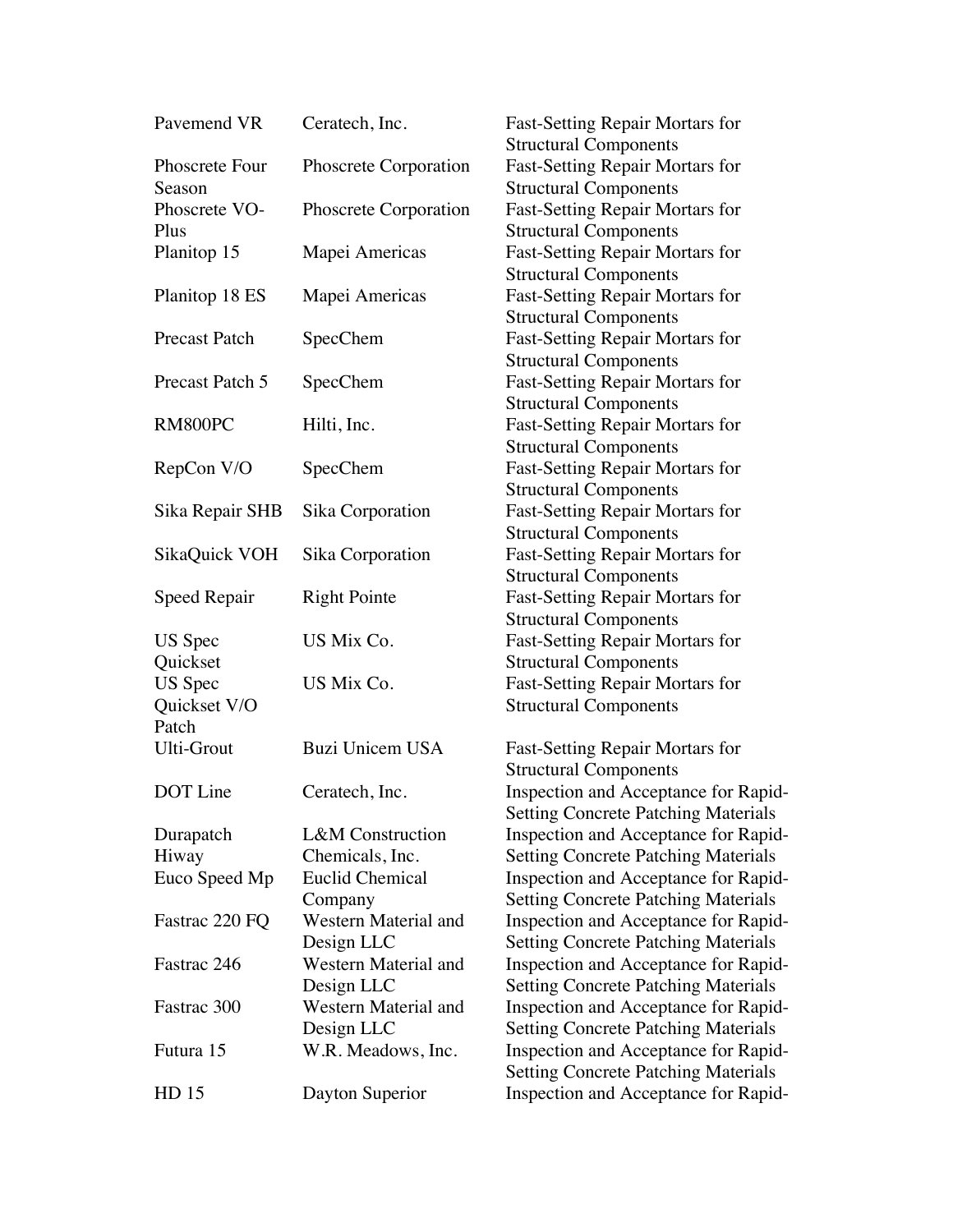|                       |                            | <b>Setting Concrete Patching Materials</b>                                         |
|-----------------------|----------------------------|------------------------------------------------------------------------------------|
| <b>MG</b> Krete       | IMCO Technologies,<br>Inc. | Inspection and Acceptance for Rapid-<br><b>Setting Concrete Patching Materials</b> |
| MasterEmaco T         | <b>BASF</b> Construction   | Inspection and Acceptance for Rapid-                                               |
| 1060                  | Chemicals - Building       | <b>Setting Concrete Patching Materials</b>                                         |
|                       | Systems                    |                                                                                    |
| Pave Patch 3000       | Dayton Superior            | Inspection and Acceptance for Rapid-                                               |
|                       |                            | <b>Setting Concrete Patching Materials</b>                                         |
| Pavemend SL           | Ceratech, Inc.             | Inspection and Acceptance for Rapid-                                               |
|                       |                            | <b>Setting Concrete Patching Materials</b>                                         |
| Pro Traffic Patch     | Ash Grove Packaging        | Inspection and Acceptance for Rapid-                                               |
|                       | Corp.                      | <b>Setting Concrete Patching Materials</b>                                         |
| RM800PC               | Hilti, Inc.                | Inspection and Acceptance for Rapid-                                               |
|                       |                            | <b>Setting Concrete Patching Materials</b>                                         |
| Rapid Set             | <b>CTS</b> Cement          | Inspection and Acceptance for Rapid-                                               |
| Concrete Mix          | Manufacturing Corp.        | <b>Setting Concrete Patching Materials</b>                                         |
| Rapid Set DOT         | <b>CTS</b> Cement          | Inspection and Acceptance for Rapid-                                               |
| Concrete Mix          | Manufacturing Corp.        | <b>Setting Concrete Patching Materials</b>                                         |
| RepCon 928            | SpecChem                   | Inspection and Acceptance for Rapid-                                               |
|                       |                            | <b>Setting Concrete Patching Materials</b>                                         |
| RepCon 928            | SpecChem                   | Inspection and Acceptance for Rapid-                                               |
| <b>DBR</b>            |                            | <b>Setting Concrete Patching Materials</b>                                         |
| SikaQuick 2500        | Sika Corporation           | Inspection and Acceptance for Rapid-                                               |
|                       |                            | <b>Setting Concrete Patching Materials</b>                                         |
| Speccrete             | Specco Industries, Inc.    | Inspection and Acceptance for Rapid-                                               |
| Highway Repair<br>928 |                            | <b>Setting Concrete Patching Materials</b>                                         |
| <b>Superior Pave</b>  | Dayton Superior            | Inspection and Acceptance for Rapid-                                               |
| Patch 3000            |                            | <b>Setting Concrete Patching Materials</b>                                         |

(Ref. IOWADOT 2017 MAPLE, IOWADOT 2017 Inspection)

|  | <b>Table 4. MnDOT Qualified Products</b> |
|--|------------------------------------------|
|--|------------------------------------------|

| Table 4. MnDOT Qualified Products |                               |  |
|-----------------------------------|-------------------------------|--|
| <b>Product Manufacturer</b>       | <b>Product Application</b>    |  |
| <b>ABC Cement LLC</b>             | Packaged, Dry Rapid Hardening |  |
|                                   | <b>Cementitious Material</b>  |  |
| Akona Manufacturing               | Packaged, Dry Rapid Hardening |  |
| LLC                               | <b>Cementitious Material</b>  |  |
| Akona Manufacturing               | Packaged, Dry Rapid Hardening |  |
| LLC                               | <b>Cementitious Material</b>  |  |
|                                   |                               |  |
| Akona Manufacturing               | Packaged, Dry Rapid Hardening |  |
| LLC                               | <b>Cementitious Material</b>  |  |
| Ardex Engineered                  | Packaged, Dry Rapid Hardening |  |
| Cements                           | <b>Cementitious Material</b>  |  |
| <b>BASF</b> Construction          | Packaged, Dry Rapid Hardening |  |
| Chemical                          | <b>Cementitious Material</b>  |  |
|                                   |                               |  |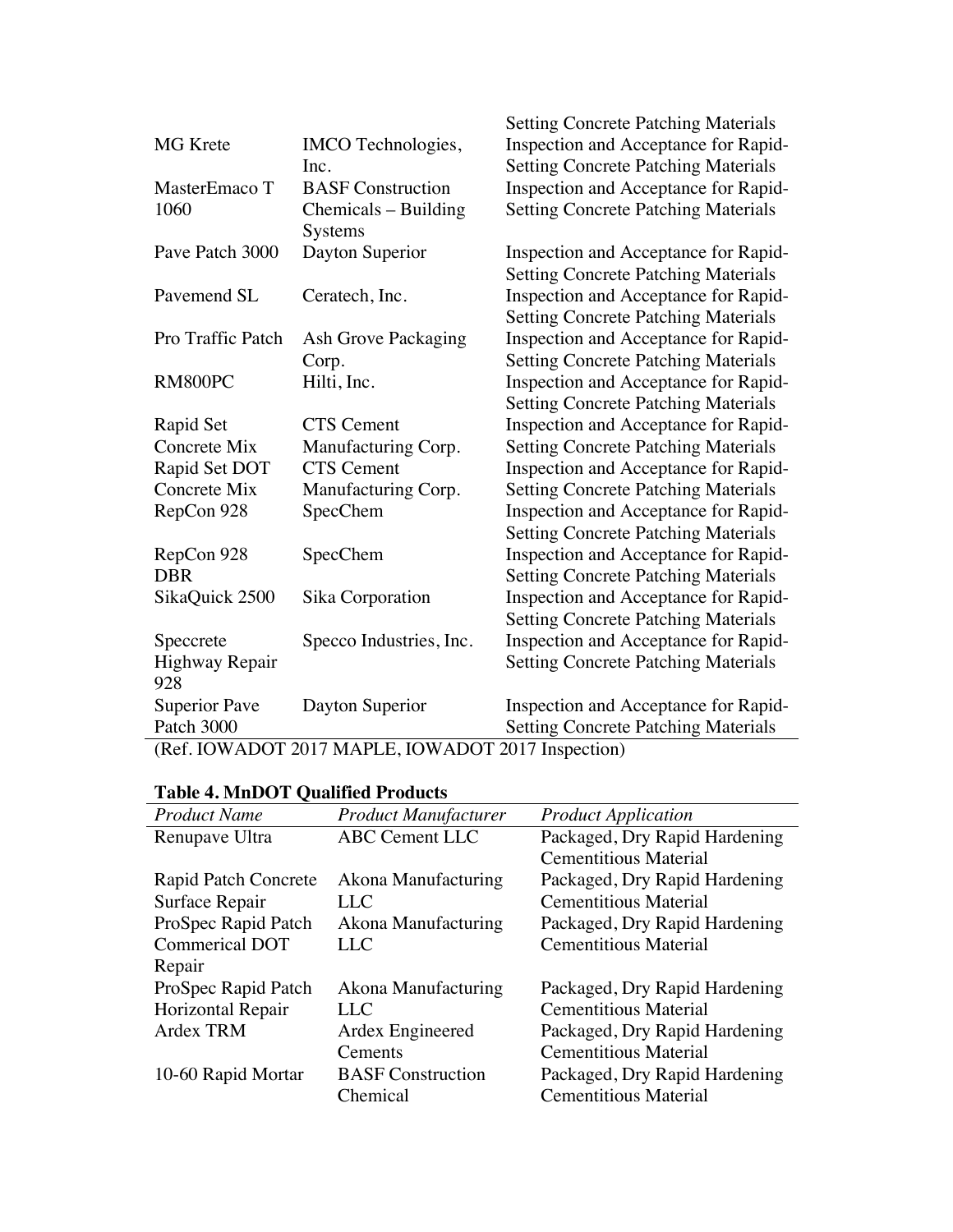| 10-61 Rapid Mortar         | <b>BASF</b> Construction           | Packaged, Dry Rapid Hardening |
|----------------------------|------------------------------------|-------------------------------|
|                            | Chemical                           | <b>Cementitious Material</b>  |
| Set 45 HW                  | <b>BASF</b> Construction           | Packaged, Dry Rapid Hardening |
|                            | Chemical                           | <b>Cementitious Material</b>  |
| Rapid Patch - VR           | Bonsal                             | Packaged, Dry Rapid Hardening |
|                            |                                    | <b>Cementitious Material</b>  |
| <b>Fast Set Cement Mix</b> | <b>Bonsal</b>                      | Packaged, Dry Rapid Hardening |
|                            |                                    | <b>Cementitious Material</b>  |
| Fast Patch 928             | <b>Burke</b>                       | Packaged, Dry Rapid Hardening |
|                            |                                    | <b>Cementitious Material</b>  |
| Pavemend SL                | Ceratech, Inc.                     | Packaged, Dry Rapid Hardening |
|                            |                                    | <b>Cementitious Material</b>  |
| DOTLine                    | Ceratech, Inc.                     | Packaged, Dry Rapid Hardening |
|                            |                                    | <b>Cementitious Material</b>  |
| MainLine                   | Ceratech, Inc.                     | Packaged, Dry Rapid Hardening |
|                            |                                    | <b>Cementitious Material</b>  |
| Pavemend SLQ (Low          | Ceratech, Inc.                     | Packaged, Dry Rapid Hardening |
| temp.)                     |                                    | <b>Cementitious Material</b>  |
| ChemSpeed 65               | ChemMasters                        | Packaged, Dry Rapid Hardening |
|                            |                                    | <b>Cementitious Material</b>  |
| Tectonite                  | <b>CFB</b>                         | Packaged, Dry Rapid Hardening |
|                            |                                    | <b>Cementitious Material</b>  |
| Pave Patch 3000            | Dayton Superior                    | Packaged, Dry Rapid Hardening |
|                            |                                    | <b>Cementitious Material</b>  |
| HD 50                      | Dayton Superior                    | Packaged, Dry Rapid Hardening |
|                            |                                    | <b>Cementitious Material</b>  |
| Rapid Set Cement All       | <b>CTS</b> Cement                  | Packaged, Dry Rapid Hardening |
|                            | Manufacturing                      | <b>Cementitious Material</b>  |
| Rapid Set Mortar Mix       | <b>CTS</b> Cement                  | Packaged, Dry Rapid Hardening |
|                            | Manufacturing                      | <b>Cementitious Material</b>  |
| Rapid Set Cement           | <b>CTS</b> Cement                  | Packaged, Dry Rapid Hardening |
| Mix                        |                                    | <b>Cementitious Material</b>  |
|                            | Manufacturing<br><b>CTS</b> Cement |                               |
| Rapid Set DOT              |                                    | Packaged, Dry Rapid Hardening |
| Repair Mix                 | Manufacturing                      | <b>Cementitious Material</b>  |
| Re-Crete 20 Minute         | Dayton Superior                    | Packaged, Dry Rapid Hardening |
| Set                        |                                    | <b>Cementitious Material</b>  |
| Five Star Highway          | Dayton Superior                    | Packaged, Dry Rapid Hardening |
| Patch                      |                                    | <b>Cementitious Material</b>  |
| Phoscrete VO               | Phoscrete Corporation              | Packaged, Dry Rapid Hardening |
|                            |                                    | <b>Cementitious Material</b>  |
| Phoscrete HC               | Phoscrete Corporation              | Packaged, Dry Rapid Hardening |
|                            |                                    | <b>Cementitious Material</b>  |
| SikaQuick 1000             | Sika Corporation                   | Packaged, Dry Rapid Hardening |
|                            |                                    | <b>Cementitious Material</b>  |
| SikaQuick 2500             | Sika Corporation                   | Packaged, Dry Rapid Hardening |
|                            |                                    | <b>Cementitious Material</b>  |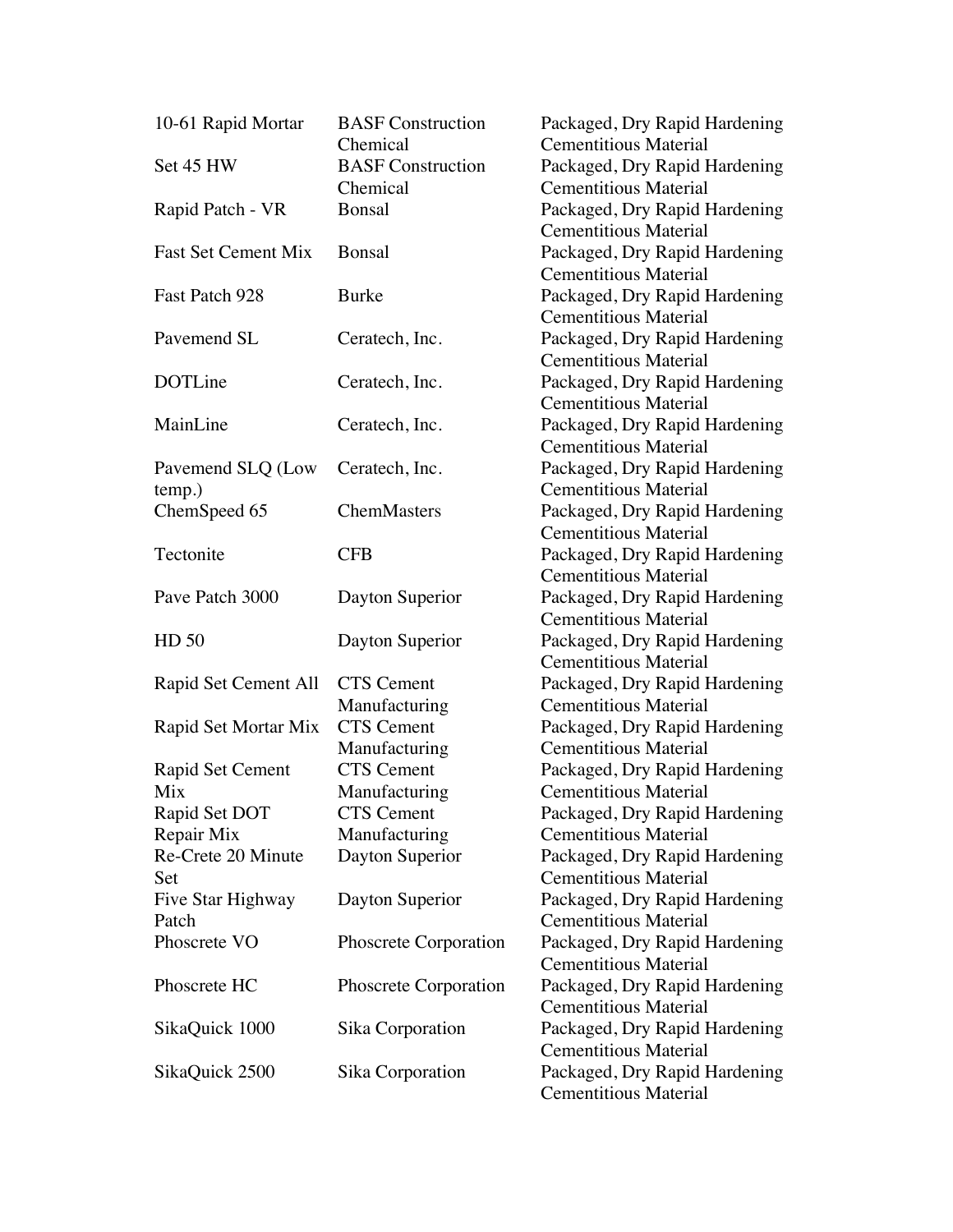| Sikacrete 321FS            | Sika Corporation             | Packaged, Dry Rapid Hardening |
|----------------------------|------------------------------|-------------------------------|
|                            |                              | <b>Cementitious Material</b>  |
| RepCon 928                 | SpecChem                     | Packaged, Dry Rapid Hardening |
|                            |                              | <b>Cementitious Material</b>  |
| Highway Patch 928          | Specco Industries, Inc.      | Packaged, Dry Rapid Hardening |
|                            |                              | <b>Cementitious Material</b>  |
| Speccopatch RS             | Specco Industries, Inc.      | Packaged, Dry Rapid Hardening |
|                            |                              | <b>Cementitious Material</b>  |
| Speed Crete 2028           | <b>Tamms Industries</b>      | Packaged, Dry Rapid Hardening |
|                            |                              | <b>Cementitious Material</b>  |
| <b>Speed Crete</b>         | <b>Tamms Industries</b>      | Packaged, Dry Rapid Hardening |
| Greenline                  |                              | <b>Cementitious Material</b>  |
| <b>Speed Crete Express</b> | <b>Tamms Industries</b>      | Packaged, Dry Rapid Hardening |
| Repair                     |                              | <b>Cementitious Material</b>  |
| Uni Rod Repair DOT         | Universal Form Clamp         | Packaged, Dry Rapid Hardening |
|                            |                              | <b>Cementitious Material</b>  |
| Polypatch                  | <b>US Mix Products</b>       | Packaged, Dry Rapid Hardening |
|                            |                              | <b>Cementitious Material</b>  |
| Transpatch                 | <b>US Mix Products</b>       | Packaged, Dry Rapid Hardening |
|                            |                              | <b>Cementitious Material</b>  |
| <b>Transpatch Concrete</b> | <b>US Mix Products</b>       | Packaged, Dry Rapid Hardening |
|                            |                              | <b>Cementitious Material</b>  |
| <b>Transpatch EXT</b>      | <b>US Mix Products</b>       | Packaged, Dry Rapid Hardening |
|                            |                              | <b>Cementitious Material</b>  |
| Polypatch FR               | <b>US Mix Products</b>       | Packaged, Dry Rapid Hardening |
|                            |                              | <b>Cementitious Material</b>  |
| <b>STR Mortar</b>          | <b>US Mix Products</b>       | Packaged, Dry Rapid Hardening |
|                            |                              | <b>Cementitious Material</b>  |
| Futura                     | W.R. Meadows                 | Packaged, Dry Rapid Hardening |
|                            |                              | <b>Cementitious Material</b>  |
| Fastrac 220 FQ             | <b>Western Materials and</b> | Packaged, Dry Rapid Hardening |
|                            | Design LLC                   | <b>Cementitious Material</b>  |
| Fastrac 246                | Western Materials and        | Packaged, Dry Rapid Hardening |
|                            | Design LLC                   | <b>Cementitious Material</b>  |
| (Ref MnNOT 2017)           |                              |                               |

(Ref. MnDOT 2017)

| <b>Table 5. MoDOT Qualified Products</b> |                             |                             |  |
|------------------------------------------|-----------------------------|-----------------------------|--|
| <b>Product Name</b>                      | <b>Product Manufacturer</b> | <b>Product Application</b>  |  |
| Conspec Pave Patch 3000                  | Dayton Superior             | Rapid Set Concrete Patching |  |
|                                          |                             | Material (Horizontal)       |  |
| <b>DOT</b> Patch HD                      | <b>Symons Corporation</b>   | Rapid Set Concrete Patching |  |
|                                          |                             | Material (Horizontal)       |  |
| EcoFix                                   | United States Gypsum        | Rapid Set Concrete Patching |  |
|                                          | Co.                         | Material (Horizontal)       |  |
| Fastrac 246 Rapid Setting                | Western Materials and       | Rapid Set Concrete Patching |  |
| Concrete                                 | Design LLC                  | Material (Horizontal)       |  |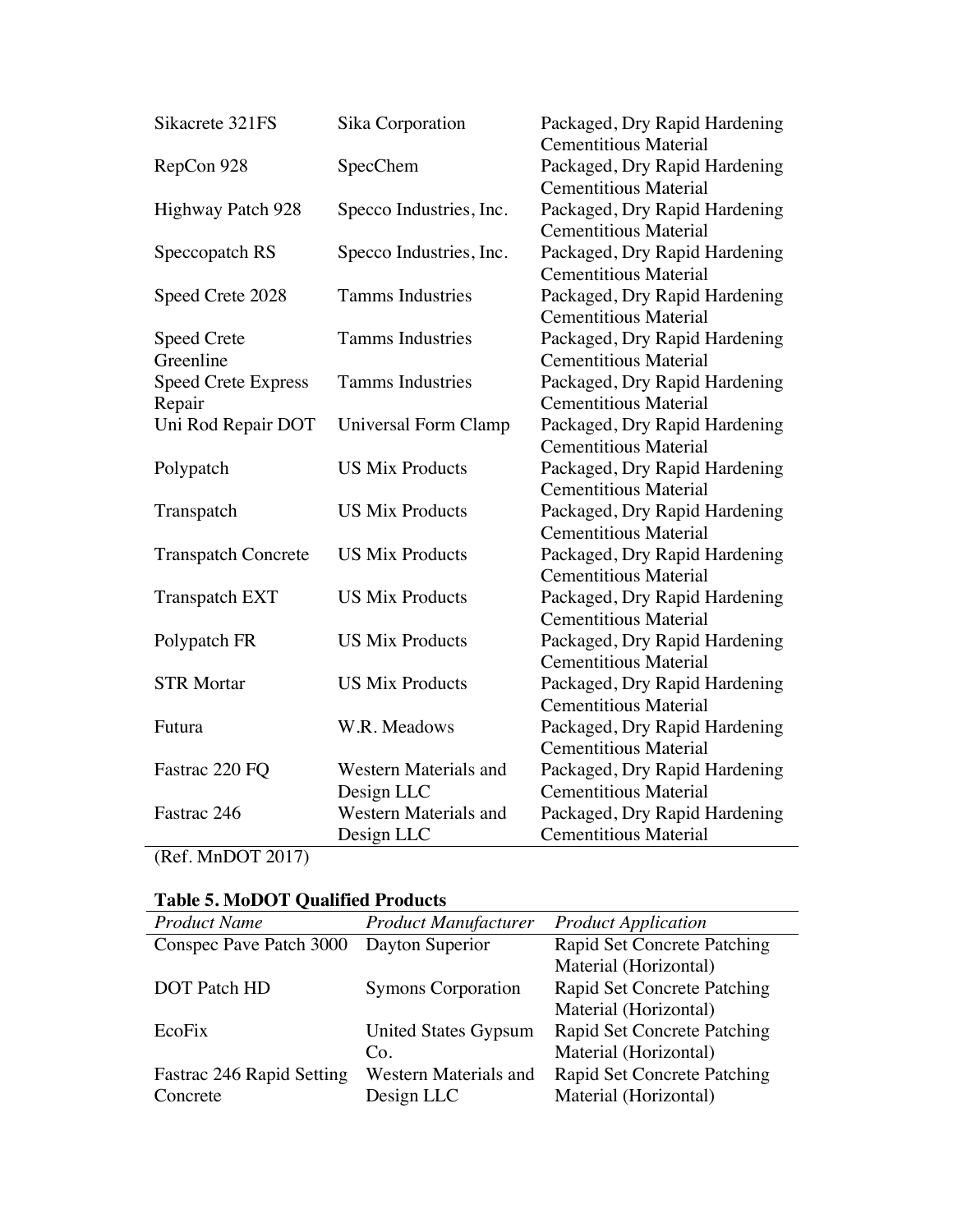| Fastrac 300 Rapid Setting | Western Materials and       | Rapid Set Concrete Patching |
|---------------------------|-----------------------------|-----------------------------|
| Cement                    | Design LLC                  | Material (Horizontal)       |
| $HD-50$                   | Dayton Superior             | Rapid Set Concrete Patching |
|                           |                             | Material (Horizontal)       |
| MasterEmaco T 1060        | <b>BASF</b> Corporation     | Rapid Set Concrete Patching |
|                           | <b>Construction Systems</b> | Material (Horizontal)       |
| Mono-Patch                | <b>Bindan Corporation</b>   | Rapid Set Concrete Patching |
|                           |                             | Material (Horizontal)       |
| Quikrete Commercial       | The Quikrete                | Rapid Set Concrete Patching |
| Grade Fast Set DOT Mix    | Companies                   | Material (Horizontal)       |
| Phoscrete HC              | Phoscrete Corp.             | Rapid Set Concrete Patching |
|                           |                             | Material (Horizontal)       |
| Rapid Set Concrete Mix    | <b>CTS</b> Manufacturing    | Rapid Set Concrete Patching |
|                           | Corp.                       | Material (Horizontal)       |
| Rapid Set DOT Concrete    | <b>CTS</b> Manufacturing    | Rapid Set Concrete Patching |
| Mix                       | Corp.                       | Material (Horizontal)       |
| Rapid Set DOT Repair      | <b>CTS</b> Manufacturing    | Rapid Set Concrete Patching |
| Mix                       | Corp.                       | Material (Horizontal)       |
| RepCon 928                | SpecChem                    | Rapid Set Concrete Patching |
|                           |                             | Material (Horizontal)       |
| Road Patch                | Degussa Building            | Rapid Set Concrete Patching |
|                           | <b>Systems</b>              | Material (Horizontal)       |
| Sika Set Roadway Patch    | Sika Chemical Corp.         | Rapid Set Concrete Patching |
|                           |                             | Material (Horizontal)       |
| SikaTop 122 Plus          | Sika Chemical Corp.         | Rapid Set Concrete Patching |
|                           |                             | Material (Horizontal)       |
| Speedcrete 2028           | <b>Tamms Industries</b>     | Rapid Set Concrete Patching |
|                           |                             | Material (Horizontal)       |
| MasterEmaco N424          | <b>BASF</b> Building        | Rapid Set Concrete Patching |
|                           | Systems                     | Material (Vertical &        |
|                           |                             | Overhead)                   |
| SikaTop 122               | Sika Chemical               | Rapid Set Concrete Patching |
|                           | Corporation                 | Material (Vertical &        |
|                           |                             | Overhead)                   |
| SikaTop 122 Plus          | Sika Chemical               | Rapid Set Concrete Patching |
|                           | Corporation                 | Material (Vertical &        |
|                           |                             | Overhead)                   |
| SikaTop 123 Plus          | Sika Chemical               | Rapid Set Concrete Patching |
|                           | Corporation                 | Material (Vertical &        |
|                           |                             | Overhead)                   |

(Ref. MoDOT 2016 Concrete, MoDOT 2015)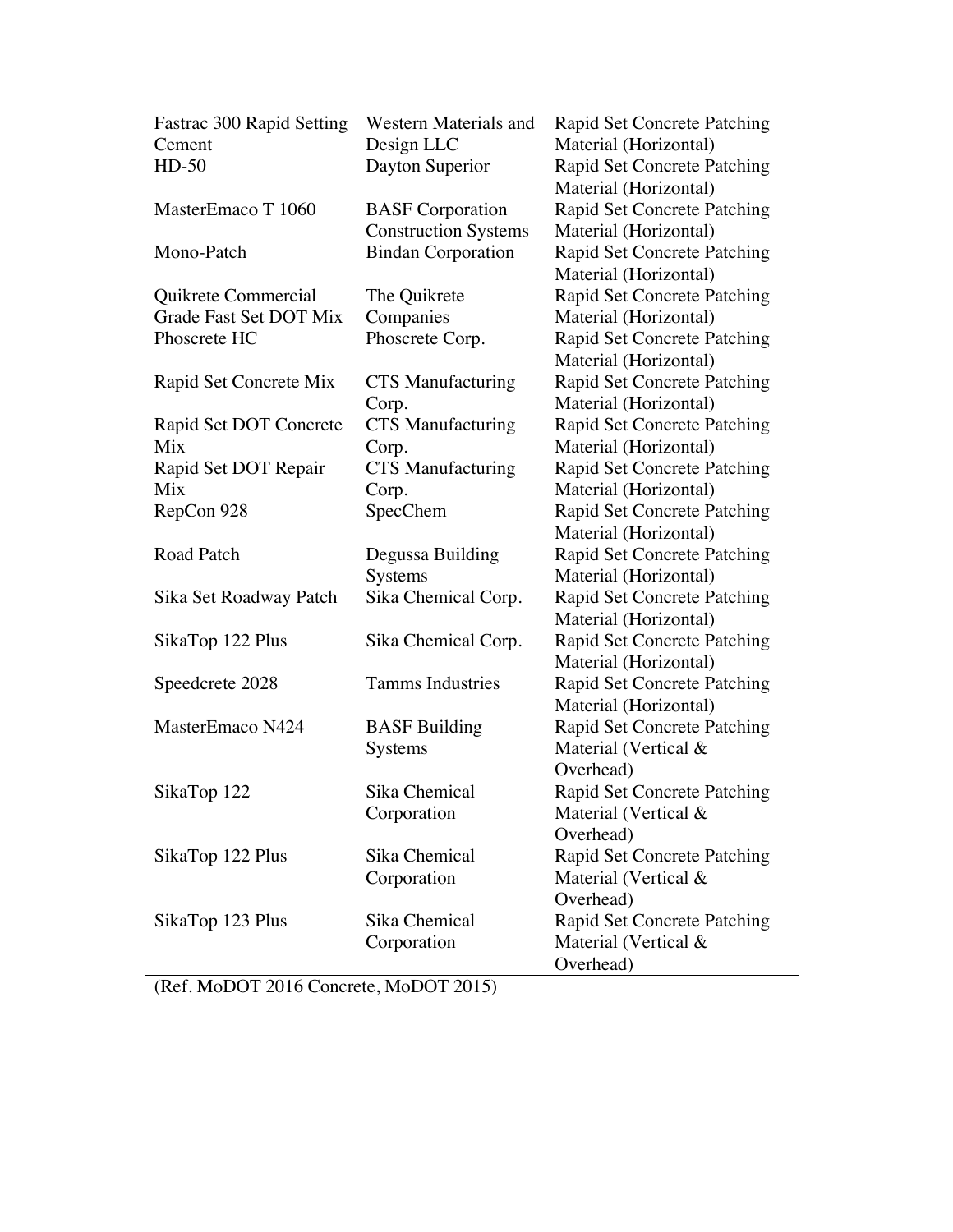# **Specifications for Approval**

The following table describes the basic requirements a producer or supplier must provide, or the steps they must take, to have their product approved for the qualified products list in California, Illinois, Iowa, Minnesota, and Missouri.

| Table 6. Approval Requirements for Repair Materials by State |  |  |
|--------------------------------------------------------------|--|--|
|                                                              |  |  |

| radic or repproval requirements for requirements by State                                                      |                                |
|----------------------------------------------------------------------------------------------------------------|--------------------------------|
| Document/Material                                                                                              | <b>States which Require it</b> |
| Company name, address, and contact information                                                                 | CA, IL                         |
| Name of the repair product or brand name or product                                                            | CA, IL, IA                     |
| number                                                                                                         |                                |
| <b>Material Safety Data Sheet</b>                                                                              | CA, IL, IA, MN, MO             |
| <b>Technical Data Sheet</b>                                                                                    | IL, MN                         |
| Copy of the test report for the product from the National<br>Transportation Product Evaluation Program (NTPEP) | IA                             |
| Certificate of compliance stating proposed material                                                            | CA                             |
| complies with the tests on the material data sheet                                                             |                                |
| Material data sheet that at a minimum contains test results<br>for compliance requirements                     | CA                             |
| Laboratory test results showing the water soluble chloride<br>ion content                                      | IL, IA                         |
| The ASTM C882 tested shear strength by an independent                                                          | IA                             |
| laboratory                                                                                                     |                                |
| Independent laboratory test results performed according to<br><b>ASTM C928</b>                                 | <b>MN</b>                      |
| A signed letter stating that the product will not be changed                                                   | IL                             |
| without written notification by the Department                                                                 |                                |
| List of projects where the product has been used                                                               | CA                             |
| successfully, including reports or photographs if possible                                                     |                                |
| Manufacturers recommended procedures for use and<br>mixing instructions                                        | CA, IL, IA                     |
| Limitations on use of product                                                                                  | CA                             |
| Shelf life of the product and storage requirements                                                             | CA, IA                         |
| Supply two prepackaged bags of approximately 100                                                               | CA                             |
| pounds of a sample taken from the same batch of material                                                       |                                |
| that was used for compliance testing                                                                           |                                |
| Submit a sufficient amount of the product to mix 1 cubic                                                       | IL, IA, MO                     |
| foot for testing purposes                                                                                      |                                |
| Provide a copy of MoDOT's New Product Evaluation                                                               | M <sub>O</sub>                 |
| Form                                                                                                           |                                |
| Product specifications, certification, literature, test data,                                                  | M <sub>O</sub>                 |
| and warranty<br>(Ref. Caltrans 2017 Authorization, IDOT 2017 Formed, IOWADOT 2017                              |                                |
|                                                                                                                |                                |
| Elastomeric, IOWADOT 2017 Fast-Setting, IOWADOT 2017 Inspection, MnDOT                                         |                                |

2008, MnDOT 2016 New)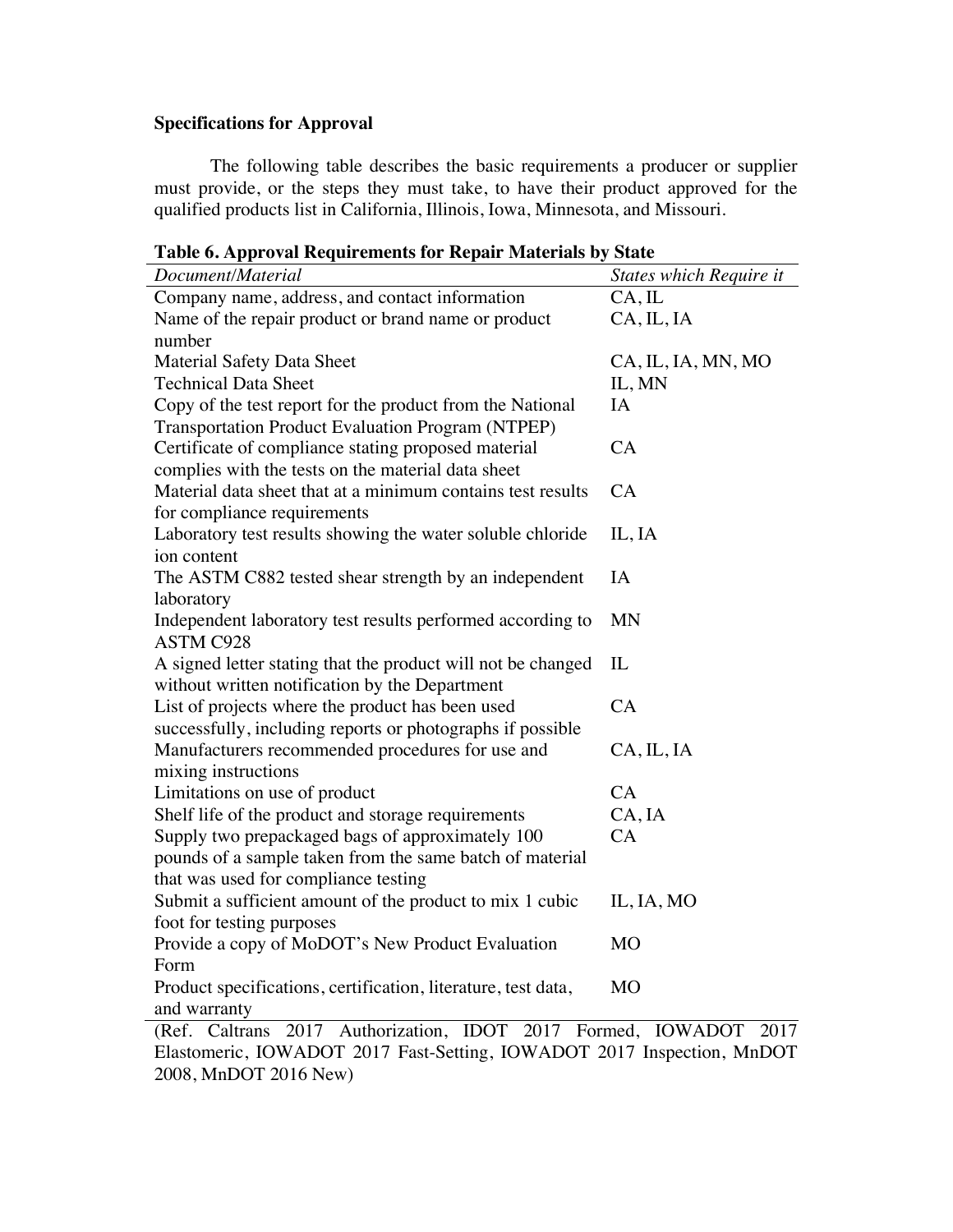The following tables summarize the requirements each supplier or producer must provide in addition to those list in Table 6. Some of these requirements are accompanied with standard values and test results in order to achieve approval.

# **Table 7. Caltrans Specific Test Result Requirements for Repair Materials**

| Requirement                                                                                                                                                                                                                                                                                                   | Value      | <b>Standard</b>          |
|---------------------------------------------------------------------------------------------------------------------------------------------------------------------------------------------------------------------------------------------------------------------------------------------------------------|------------|--------------------------|
| Minimum 7- day compressive strength                                                                                                                                                                                                                                                                           | $4000$ psi | ASTM C39 or C109         |
| Minimum 28-day bond strength                                                                                                                                                                                                                                                                                  | $1500$ psi | ASTM C882 as modified by |
|                                                                                                                                                                                                                                                                                                               |            | C <sub>928</sub>         |
| Maximum 28-day length change                                                                                                                                                                                                                                                                                  | $-0.15\%$  | ASTM C157                |
| Maximum soluble chlorides by weight                                                                                                                                                                                                                                                                           | $0.05\%$   | AASHTO T260              |
| $\sqrt{D}$ $C$ $C$ $1$ $\sqrt{Q(17)}$ $\sqrt{d}$ $\sqrt{d}$ $\sqrt{d}$ $\sqrt{d}$ $\sqrt{d}$ $\sqrt{d}$ $\sqrt{d}$ $\sqrt{d}$ $\sqrt{d}$ $\sqrt{d}$ $\sqrt{d}$ $\sqrt{d}$ $\sqrt{d}$ $\sqrt{d}$ $\sqrt{d}$ $\sqrt{d}$ $\sqrt{d}$ $\sqrt{d}$ $\sqrt{d}$ $\sqrt{d}$ $\sqrt{d}$ $\sqrt{d}$ $\sqrt{d}$ $\sqrt{d}$ |            |                          |

(Ref. Caltrans 2017 Authorization)

# **Table 8. IDOT Additional Product Requirements**

| Requirement                                                                                                                                                                                                                                                                                                        | <b>Material Application</b>    |
|--------------------------------------------------------------------------------------------------------------------------------------------------------------------------------------------------------------------------------------------------------------------------------------------------------------------|--------------------------------|
| Individual weight of cement and finely divided                                                                                                                                                                                                                                                                     | Packaged, dry, formed concrete |
| minerals (hundredweight per cubic yard)                                                                                                                                                                                                                                                                            | repair mixture                 |
| Type of cement, class of fly ash or grade of                                                                                                                                                                                                                                                                       | Packaged, dry, formed concrete |
| ground granulated blast-furnace slag                                                                                                                                                                                                                                                                               | repair mixture                 |
| Maximum size of coarse aggregate                                                                                                                                                                                                                                                                                   | Packaged, dry, formed concrete |
|                                                                                                                                                                                                                                                                                                                    | repair mixture                 |
| Brand name of ASTM C494, Type F                                                                                                                                                                                                                                                                                    | Packaged, dry, formed concrete |
| admixture used                                                                                                                                                                                                                                                                                                     | repair mixture                 |
| Recommended water dosage for 5-7 inch                                                                                                                                                                                                                                                                              | Packaged, dry, formed concrete |
| slump ( $w/c$ ratio shall not exceed 0.46)                                                                                                                                                                                                                                                                         | repair mixture                 |
| $\sqrt{2}$ $\sqrt{2}$ $\sqrt{2}$ $\sqrt{2}$ $\sqrt{2}$ $\sqrt{2}$ $\sqrt{2}$ $\sqrt{2}$ $\sqrt{2}$ $\sqrt{2}$ $\sqrt{2}$ $\sqrt{2}$ $\sqrt{2}$ $\sqrt{2}$ $\sqrt{2}$ $\sqrt{2}$ $\sqrt{2}$ $\sqrt{2}$ $\sqrt{2}$ $\sqrt{2}$ $\sqrt{2}$ $\sqrt{2}$ $\sqrt{2}$ $\sqrt{2}$ $\sqrt{2}$ $\sqrt{2}$ $\sqrt{2}$ $\sqrt{2$ |                                |

(Ref. IDOT 2017 Formed)

### **Table 9. IOWADOT Additional Product Requirements**

| <b>ASTM C109/C579 Method B Requirements</b>                                    | Value      |
|--------------------------------------------------------------------------------|------------|
| Minimum compressive strength after curing three 2 inch cubes for 24            | $2000$ psi |
| hours at $73 \pm 4^{\circ}$ F                                                  |            |
| <b>ASTM C882 Requirements</b>                                                  | Value      |
| Time to soak in dummy section                                                  | 24 hours   |
| Before blasting the surface, the time to allow the dummy section to            | 15 minutes |
| air dry                                                                        |            |
| After applying primer, time to allow the dummy section to cure                 | 30 minutes |
| Minimum compressive strength after curing for 24 hours at $73 \pm 4^{\circ}$ F | $300$ psi  |
| $\overline{D}$ c LOWLADOT 0017 $\overline{D}$                                  |            |

(Ref. IOWADOT 2017 Elastomeric)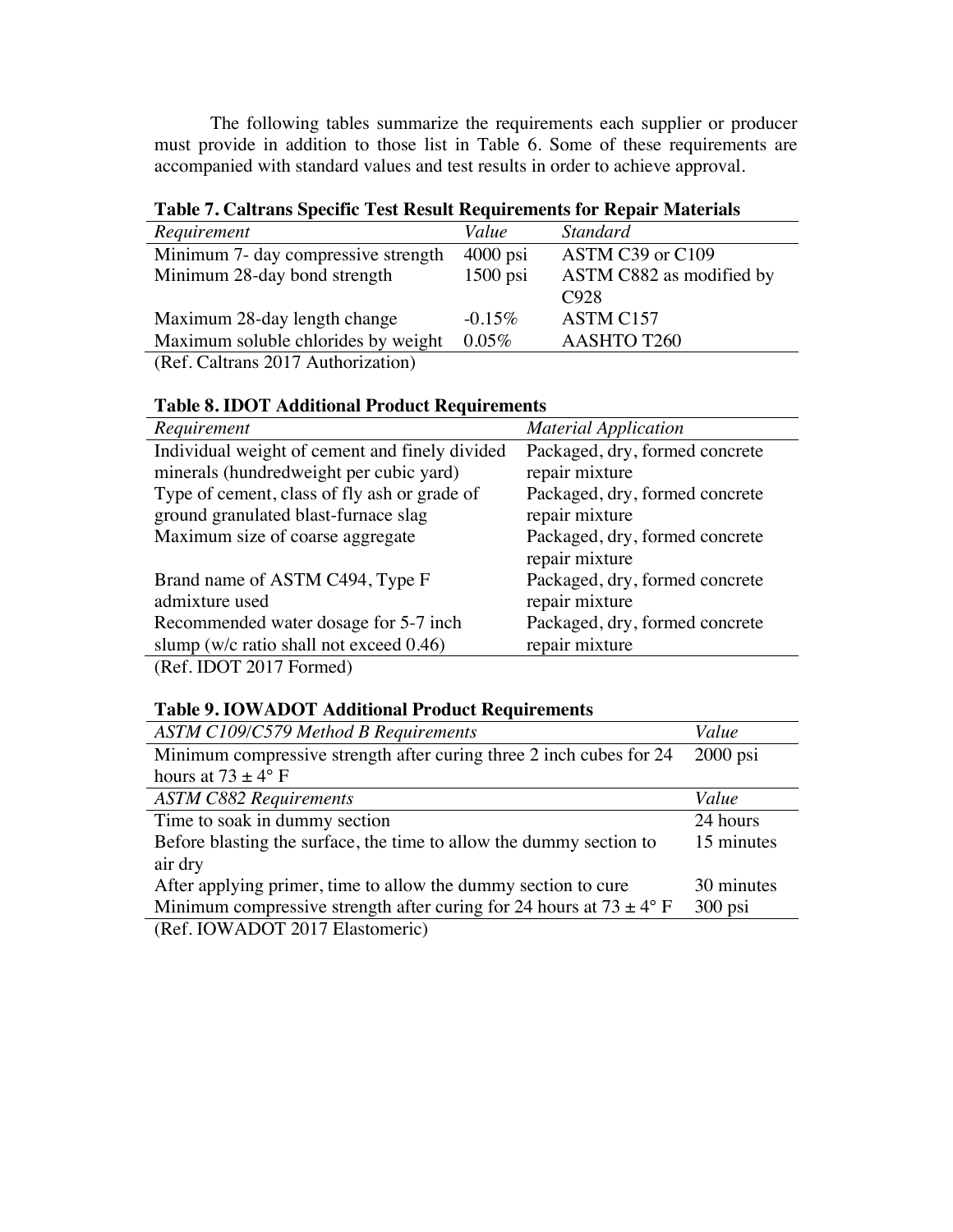#### **ASTM SPECIFICATION DETAILS**

The following American Society for Testing and Materials (ASTM) Standards are the most commonly used standards when considering the parameters used in selection and testing of concrete used for partial depth repair materials. They have proven to demonstrate consistent results for a number of different parameters and qualities that must be taken into account when choosing and using concrete partial depth repair materials.

**C39/C39M.** ASTM C39/C39M tests a concrete's compressive strength, by applying a load compressively until failure. The compressive strength of the concrete cylinder is then calculated by dividing the maximum load of the specimen, before failure, by it's cross sectional area (ASTM 2017 Compressive). The obtained results vary because they depend on the size and shape of the cylinder, how the batch of concrete was batched and mixed, the method of sampling, the molding conditions, the age of the specimen, the temperature of the specimen, and the moisture conditions (ASTM 2017 Compressive). These results are mainly used for future quality control by understanding how concrete proportioning, mixing, and placing effect its compressive strength. This test is also used to see if the concrete specimen complies with specifications that are set for its intended use (ASTM 2017 Compressive).

**C157/C157M.** ASTM C157/C157M tests the change in length that occurs because of factors other than those of externally applied forces, temperature changes, and moisture changes (ASTM 2014 Length). This test is considered important when choosing a concrete partial depth repair material because it evaluates the potential for volumetric expansion or contraction once the new concrete repair material is bonded to the existing concrete (ASTM 2014 Length). It is most helpful to those choosing a repair material to use this test with concrete partial depth repair products that are produced with nonstandard mixing, placing, handling, and curing practices or procedures (ASTM 2014 Length).

**C469/C469M.** ASTM C469/C469M determines the Young's modulus of elasticity and Poisson's ratio of concrete using cylindrical concrete specimens, with results presenting themselves as a ratio of lateral to longitudinal strain for the hardened specimen at whatever age is desired for the testing (ASTM 2014 Static). To complete the test for each parameter, a compressometer is used when testing for Young's modulus, and an extensometer is the best device to use when testing for Poisson's ratio (ASTM 2014 Static). When considering partial depth repairs, it is helpful to determine Young's modulus and Poisson's ratio to understand the elastic behavior that the repair material will have, compared to the existing concrete. If the cylindrical specimen is loaded rapidly, the results will yield a higher moduli than standard, showing that its behavior will be more elastic, and if it is loaded slowly, the results will yield lower moduli than standard, making its behavior less elastic (ASTM 2014 Static).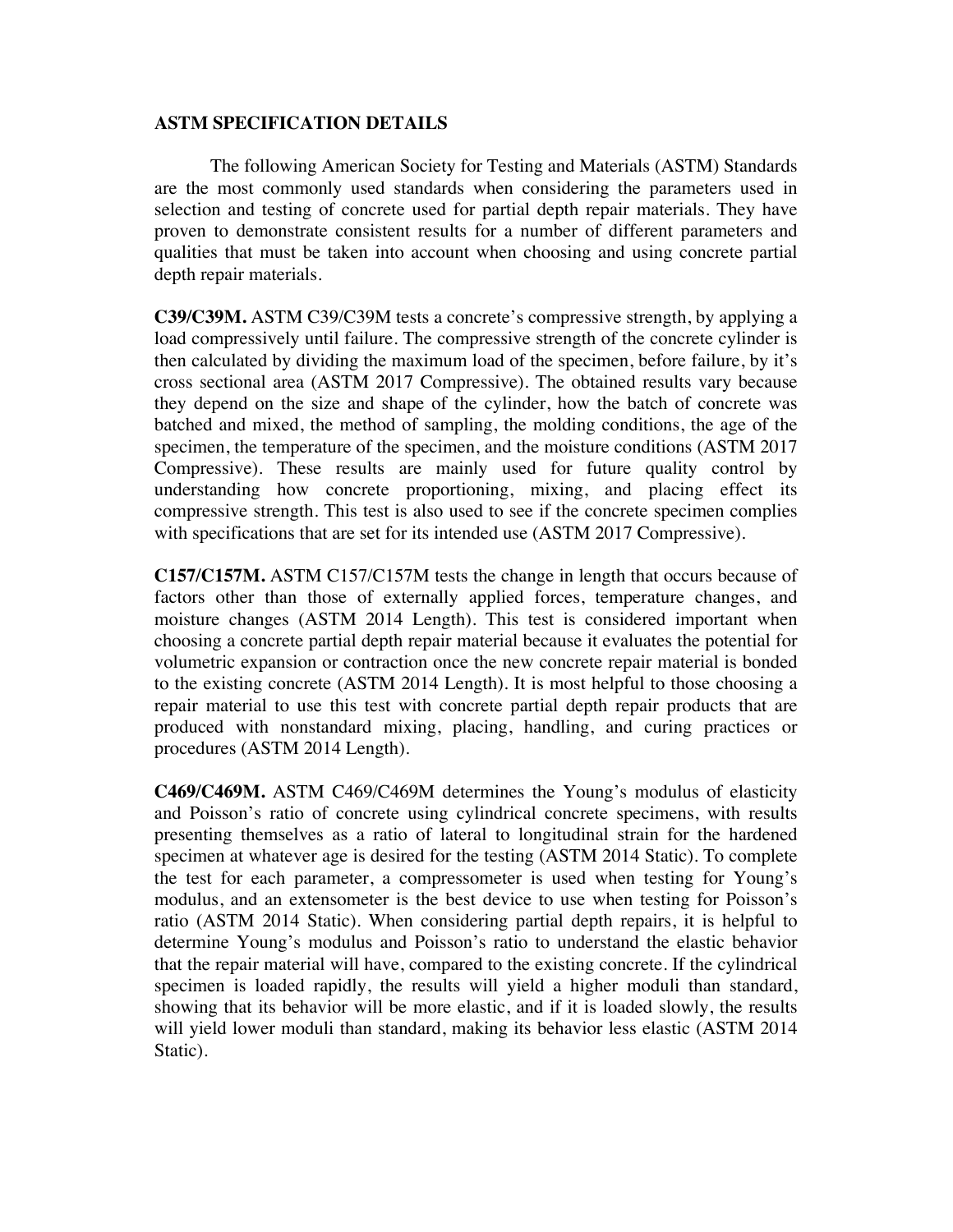**C531/C531M.** ASTM C531/C513M measures the linear shrinkage during setting and curing, and measures the coefficient of thermal expansion of chemical-resistant mortars, grouts, monolithic surfacings, and polymer concretes (ASTM 2012). This test is performed using a concrete bar with a square cross section where the change in length is measured after curing using measuring studs that mold into the ends of the bar as it cures (ASTM 2012). The coefficient of thermal expansion is then calculated by measuring that change in length at a certain elevated temperature. The results of this procedure are important to compare with existing concrete that will be bonded to a concrete repair material because if the coefficients of thermal expansion are different, the repair will fail quickly due to differential expansion (ASTM 2012).

**C666/C666M.** ASTM C666/C666M tests the resistance of concrete specimens to rapidly repeated cycles of freezing and thawing, completed using two different procedures: Rapid Freezing and Thawing in Water, and Rapid Freezing in Air and Thawing in Water (ASTM 2015). The procedures are both used to determine the differences in the properties of concrete from the resistance of the concrete to freezing and thawing cycles, as stated in the procedure, however the procedures do not provide a measurement of service life expectancy from any specific type of concrete (ASTM 2015). This specification assumes that the testing will have no damaging effects on frost-resistant concrete because of its resistant aggregates and adequate air void system that prevents saturation (ASTM 2015). When it comes to choosing between rapid freezing and thawing in water, or rapid freezing in air and thawing in water, the decision is mainly based upon the user's application and suitability to their project to best determine the freeze-thaw conditions of the partial depth repair material (ASTM 2015)

**C882/C882M.** ASTM C882/C882M determines the bond strength of epoxy-based bonding systems to be used with Portland cement concrete, and it covers the bonding system between freshly mixed or hardened concrete to hardened concrete (ASTM 2013 Bond). To determine this bond's strength, two equal sections of a 3-inch by 6 inch (75 mm by 150 mm) cylinder made of Portland cement mortar are first bonded together. Then a compressive strength test (C39/C39M) is performed on the composite cylinder to measure the compressive strength (ASTM 2013 Bond). The reason this test is performed for concrete partial depth repairs is so that the correct bonding agent can be chosen to be placed between the existing concrete and the repair material that will not cause the repair to fail.

**C928/C928M.** ASTM C928/C928M tests the compressive strength, length change, scaling resistance, and slant shear bond strength of packaged, dry, cementitious mortar or concrete materials used for rapid repairs to hardened hydraulic cement concrete pavements and structures (ASTM 2013 Packaged). The compressive strength of the repair materials is tested using the procedures of ASTM C39/C39M, the length change of the repair material is tested using the procedures of C157/C157M, the scaling resistance of the repair material is tested using the procedures of C672/C672M (not discussed in this section), and the slant shear bond strength of the repair material is tested using the procedures of C882/C882M (ASTM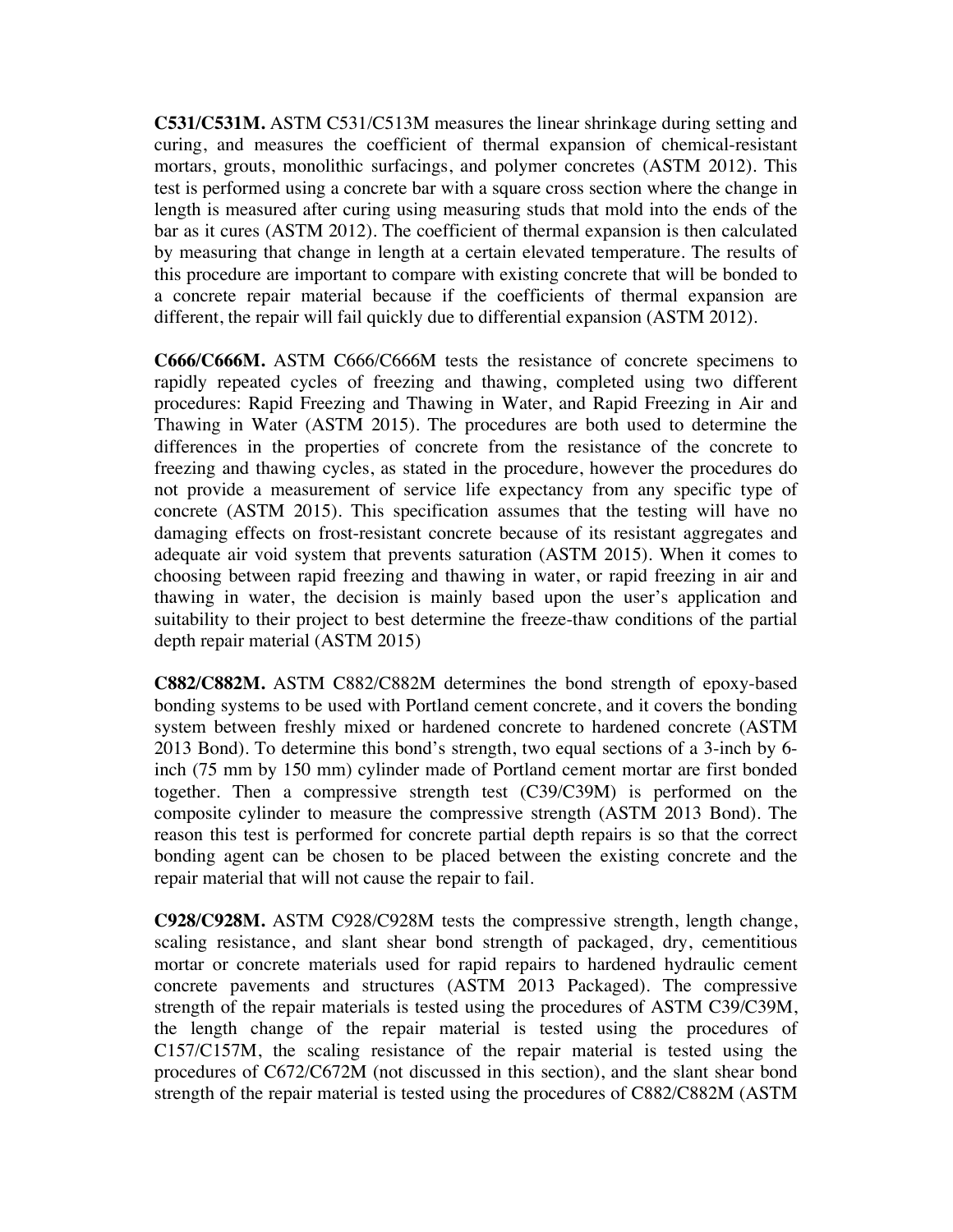2013 Packaged). The packaged, dry, concrete repair materials must contain aggregates where more than 5% by mass of the total mixture is retained on the 3/8 inch (9.5 mm) sieve, whereas the packaged, dry, mortar repair material must contain less (ASTM 2013 Packaged). Overall, this standard can effectively explore the basic properties of any packaged, dry, cementitious mortar or concrete materials to aid in selection for partial depth repairs. However, the purchaser of the repair concrete or mortar has the right to reject any material that fails any part of the testing in this standard, which then must be reported in writing to the product producer or supplier (ASTM 2013 Packaged).

**C1581/C1581M.** The ASTM C1581/C1581M test procedure uses concrete or mortar specimens under restrained shrinkage to determine their relative age at cracking and their induced tensile stress characteristics (ASTM 2016). This standard is only used to relatively compare materials, and is not used to define the actual age of cracking of mortar or concrete and is only applicable to mixtures with a nominal maximum aggregate size (NMAS) of 0.5 inches (13 mm) or less (ASTM 2016). The actual age of cracking and tendency of cracking depend on the type structure, degree of restraint, rate of property development, construction and curing methods, and the environmental conditions (ASTM 2016). When considering the induced tensile stress of the concrete and mortar, this test can determine the relative effects of material variations such as aggregate source, aggregate gradation, cement type, cement content, water content, supplementary cementitious materials, or chemical admixtures (ASTM 2016). The use of this test is best suited for estimating the likelihood that a concrete mixture would have early-aged cracking under restrained shrinkage, and is helpful in aiding the selection of the proper cement-based repair material for a partial depth repair (ASTM 2016).

**C1583.C1583M.** ASTM C1583/C1583M determines the near-surface tensile strength of the substrate as an indicator of the adequacy of the surface preparation before the overlay material is applied to a repair, it determines the bond strength of the repair itself or the overlay material on top of the substrate, and it determines the tensile strength of the repair itself or the overlay material or the adhesive used in the repair after being applied to the surface (ASTM 2013 Tensile). When testing for the bond strength to the substrate or the tensile strength of the overlay or substrate, the outcome will result in whichever is weaker (ASTM 2013 Tensile). When testing on the surface of a material that has been applied to the substrate, the strength that is measured is controlled by its failure mechanism that requires the least amount of stress. This means that it is unknown what strength is measured until failure occurs, so the failure mode must be reported with each test completed (ASTM 2013 Tensile).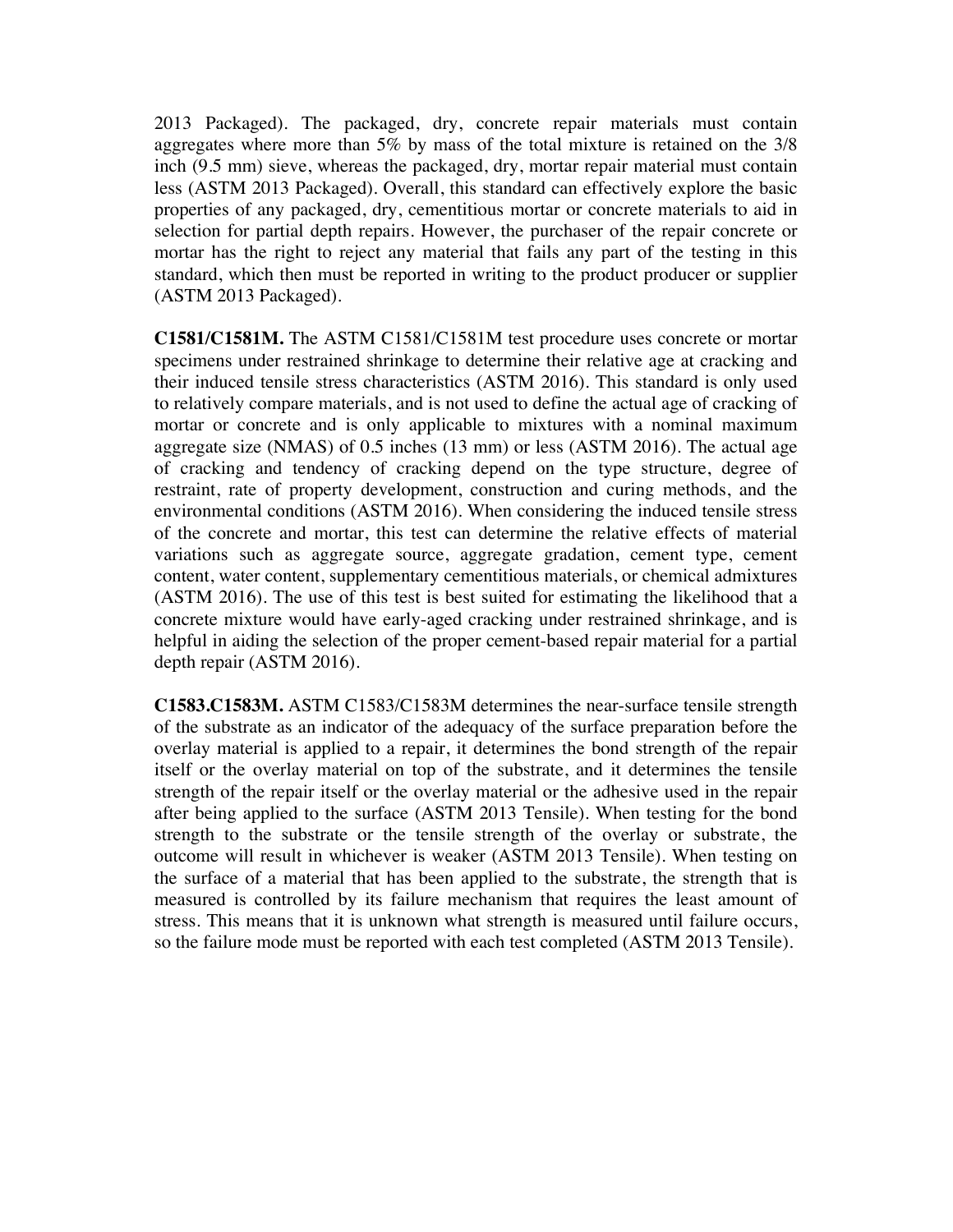#### **ANALYSIS AND DISCUSSION**

After defining and characterizing a partial depth repair, and understanding the ASTM specifications partial depth repair products must conform to, it is best to analyze which of the listed products has shown to be more successful than others. Without the material specifications and usage information of each product, this will be concluded by determining which approved products and producers appear to be the most common on the qualified products lists of the states of interest. After all, these five states were chosen to be studied due to their abundance of concrete pavement infrastructure, and their strong state highway department.

There are two manufacturers of partial depth repair products that have approved products in all five states studied. Those two companies are Sika Corporation and BASF Construction Chemicals/Master Builders. The materials listed, produced by Sika Corporation, are rapid hardening cementitious materials used for in-depth repairs and surface spalls on structural components. They can be used for vertical and horizontal applications, depending on which product is used. Based upon these qualities, and that nine of their products appear multiple times on the qualified products lists of the identified states, it is safe to assume without any other product information, that Sika Corporation manufactures more successful partial depth repair materials than other companies listed.

The second company that has partial depth products approved on every state's qualified products list, is BASF Construction Chemicals/Master Builders. Their materials are also rapid hardening cementitious materials used mainly for surface spalls and repairs to structural components, but the majority of their products are defined as mortars to be used for partial depth repairs. It is also safe to assume that BASF Construction Chemicals/Master Builders manufactures better products than other companies on each qualified products list because of their abundance, and their wide range of use for partial depth repairs. Two other manufacturers that would qualify as being more successful than most producers of partial depth repair materials are Dayton Superior and CTS Cement Manufacturing Company. These two manufacturers have qualified products listed in four out of five states studied, combining for a total of 11 approved products for partial depth repairs.

Another interesting question to consider is, can any of these approved products be combined in to create a partial depth repair material that performs better than existing materials, or that can be used for more specialized repairs? Based on the types of materials used by the Federal Highway Administration, the American Concrete Pavement Association, and the National Concrete Pavement Technology Center, it would be realistic to assume that various materials may be combined to create a repair product that would benefit all sorts of repair conditions. For example, if a gypsum-based cement concrete was combined with a calcium aluminate concrete, the resulting repair material would have low setting times caused by the gypsumbased cement concrete, but would also have low shrinkage, good bonding properties, and can be used in low temperature repairs because of the presence of calcium aluminate concrete. More research into the adverse side effects of combining certain chemicals and cements would need to be tested and considered first.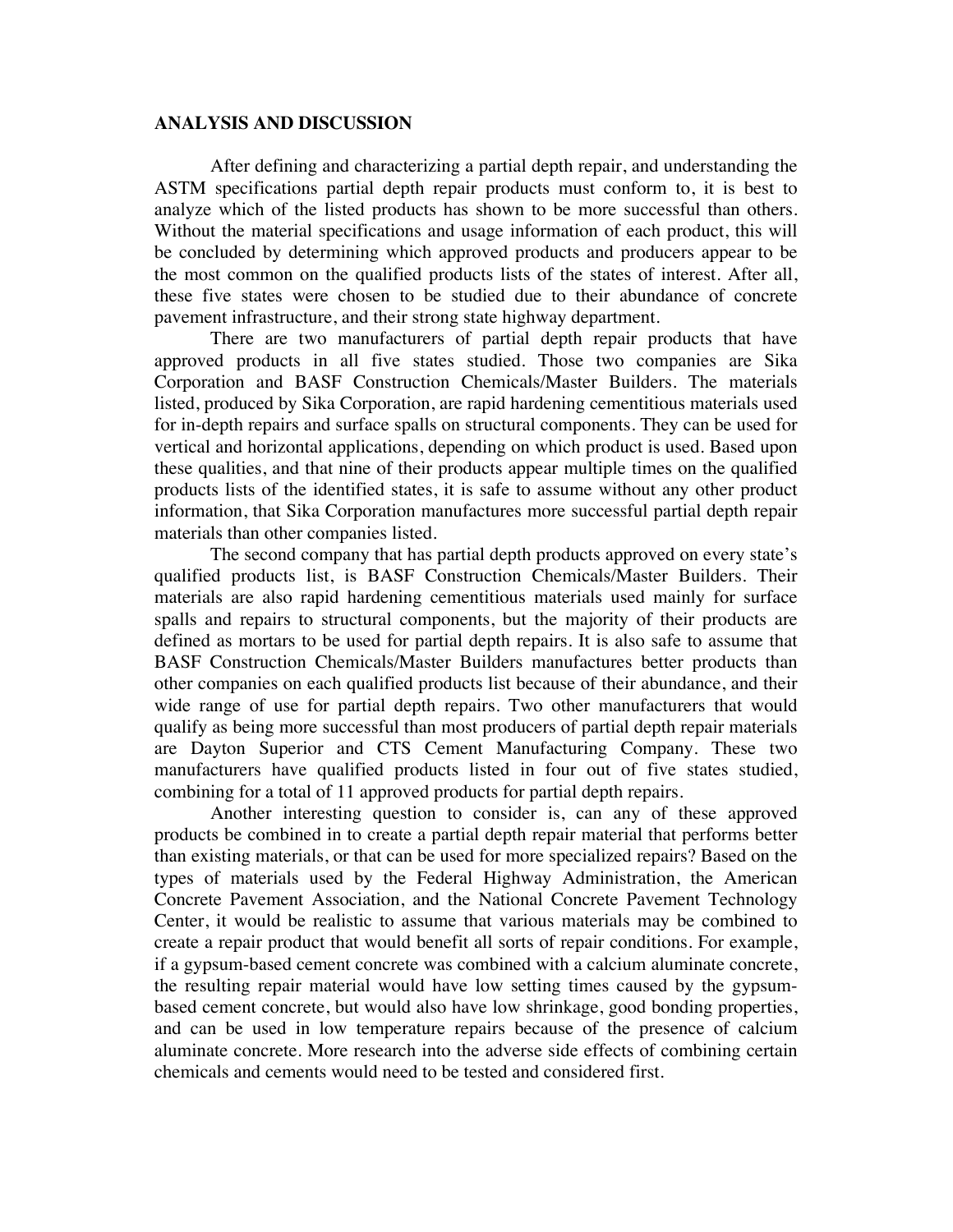These sorts of combinations can also be advantageous to the location or type of placement desired. Looking at the current product lists, some repairs materials can only be used for horizontal applications, and some can only be used for vertical and overhead applications. If possible, a combination of two types of repair materials could create a more diverse use for repairs that require horizontal, and vertical and overhead applications. Based upon the information gathered, and more study and research, it is possible to combine existing materials in many ways to create better and more effective partial depth repair materials.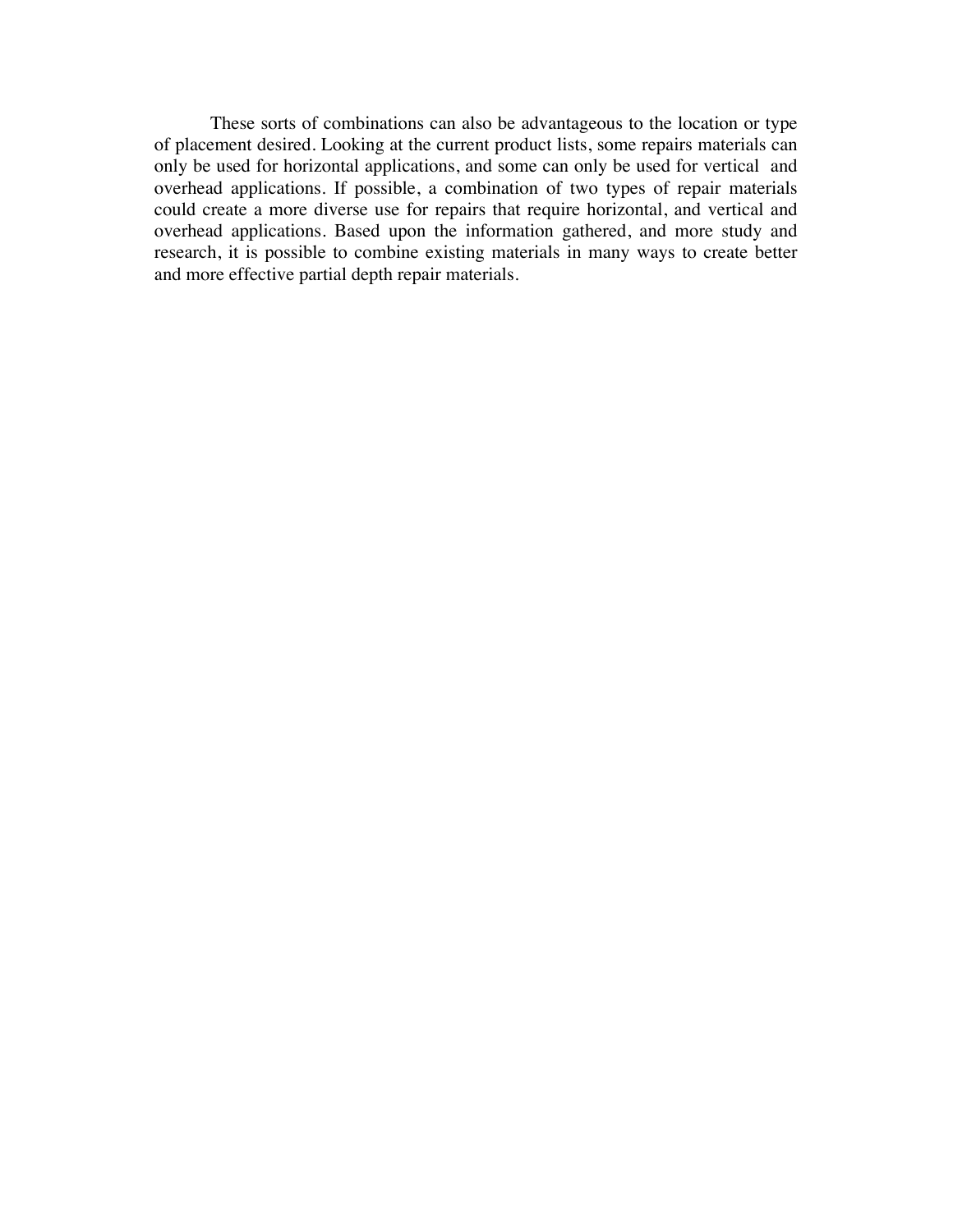#### **REFERENCES**

- ACPA (1998). *Guidelines for Partial-Depth Spall Repair*. Publication no. TB003.02P. American Concrete Pavement Association. Web.
- ACPA (2004). *Concrete Crack and Partial-Depth Spall Repair Manual*. 2004. Publication no. JP002P. Unified Facilities Criteria (UFC). American Concrete Pavement Association. Web.
- ASTM (2012). *Linear Shrinkage and Coefficient of Thermal Expansion of Chemical-Resistant Mortars, Grouts, Monolithic Surfacings, and Polymer Concretes, ASTM C531/C531M*. American Society for Testing and Materials. Web.
- ASTM (2013). *Bond Strength of Epoxy-Resin Systems Used with Concrete by Slant Shear, ASTM C882/882M*. American Society for Testing and Materials. Web.
- ASTM (2013). *Packaged, Dry, Rapid-Hardening Cementitious Materials for Concrete Repairs, ASTM C928/C928M*. American Society for Testing and Materials. Web.
- ASTM (2013). *Tensile Strength of Concrete Surfaces and the Bond Strength or Tensile Strength of Concrete Repair and Overlay Materials by Direct Tension (Pull-off Method), ASTM C1583/C1583M.* American Society for Testing and Materials. Web.
- ASTM (2014). *Length Change of Hardened Hydraulic-Cement Mortar and Concrete, ASTM C157/C157M*. American Society for Testing and Materials. Web.
- ASTM (2014). *Static Modulus of Elasticity and Poisson's Ratio of Concrete in Compression, ASTM C469/C469M.* American Society for Testing and Materials. Web.
- ASTM (2015). *Resistance of Concrete to Rapid Freezing and Thawing, ASTM C666/C666M.* American Society for Testing and Materials. Web.
- ASTM (2016). *Determining Age at Cracking and Induced Tensile Stress Characteristics of Mortar and Concrete under Restrained Shrinkage, ASTM C1581/C1581M.* American Society for Testing and Materials. Web.
- ASTM (2017). *Compressive Strength of Cylindrical Concrete Specimens, ASTM C39/C39M.* American Society for Testing and Materials. Web.
- Caltrans (2017). *California Department of Transportation Authorization Procedures and Acceptance Criteria for Precast and Cast-In-Place Concrete Cementitious Based Repair Material*. California Department of Transportation. Web.
- Caltrans (2017). *California Department of Transportation Precast and Cast-In-Place Concrete Cementitious Based Repair Material Authorized Materials List. California Department of Transportation*. Web.
- Caltrans Division of Maintenance (2008). *Maintenance Technical Advisory Guide Volume II – Rigid Pavement Preservation 2nd Edition. Chapter 7 - Isolated Partial Depth Concrete Repair.* California Department of Transportation. Web.
- Dave, Eshan, Jay Dailey, and Eric Musselman (2014). *Evaluation of Concrete and Mortars for Partial Depth Repairs*. Publication no. MN/RC 2014-41. Department of Civil Engineering University of Minnesota Duluth.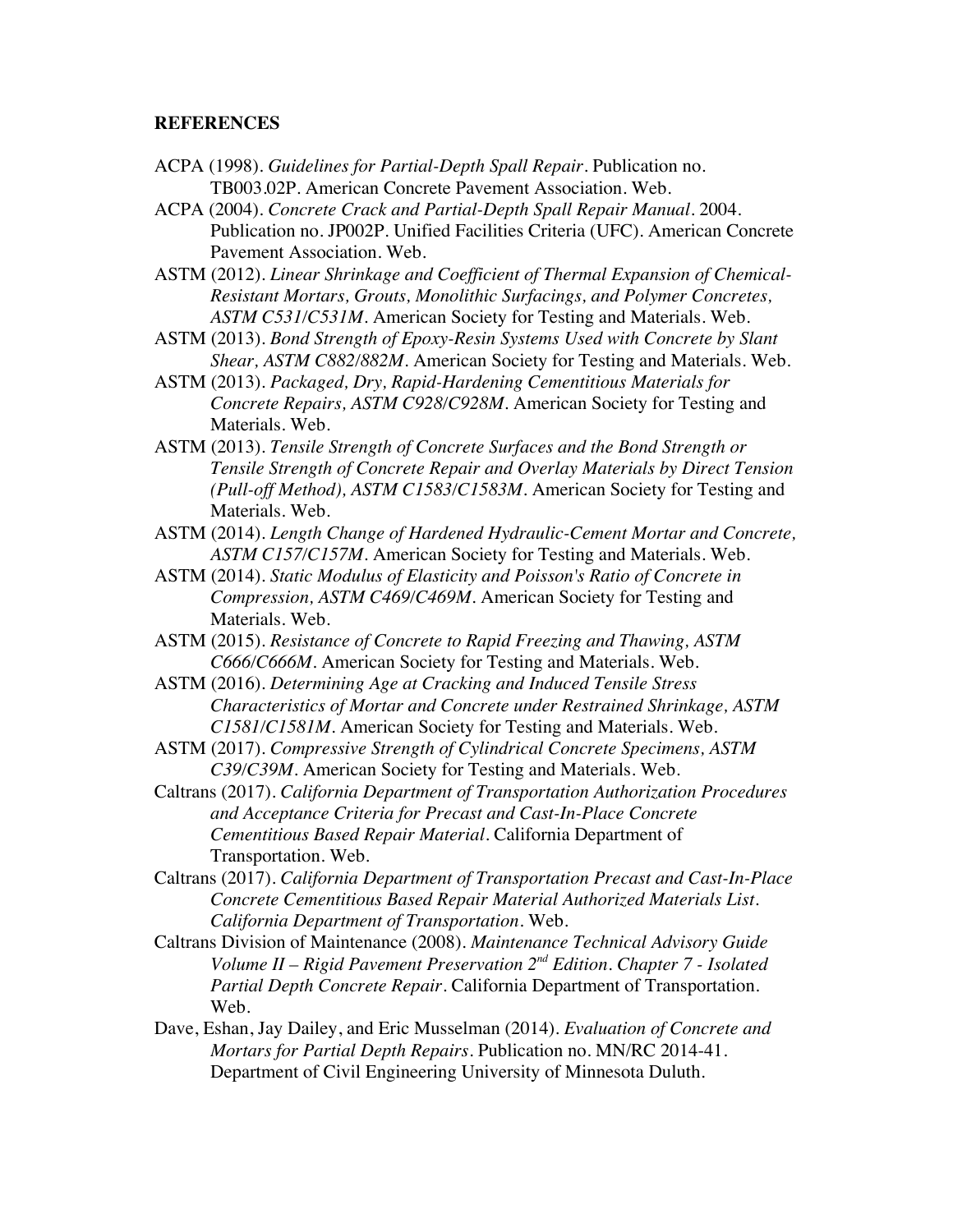Department of Civil and Environmental Engineering Villanova University. Minnesota Department of Transportation. Web.

- FHWA (2005). *Partial-Depth Repair of Portland Cement Concrete Pavements - Pavement Preservation Checklist Series*. Publication no. FHWA-IF-03-042. Federal Highway Administration. Web.
- Frentress, Daniel P., and Dale Harrington (2011). *Partial-Depth Repairs for Concrete Pavements.* CP Road Map Track 7. Federal Highway Administration. Web.
- Frentress, Daniel P., and Dale S. Harrington (2012). *Guide for Partial-Depth Repair of Concrete Pavements.* Iowa State University. National Concrete Pavement Technology Center. Web.
- IDOT (2017). *Illinois Department of Transportation Qualified Product List Index of Lists*. Illinois Department of Transportation. Web.
- IDOT (2017). *Qualified Product List of Packaged, Dry, Formed Concrete Repair Mixtures.* Illinois Department of Transportation. Web.
- IDOT (2017). *Qualified Product List of Packaged, Dry, Rapid Hardening Cementitious Materials for Concrete Repairs*. Illinois Department of Transportation. Web.
- IOWADOT (2017). *Elastomeric Concrete for Concrete Repair*. Iowa Department of Transportation. Web.
- IOWADOT (2017) *Fast-Setting Repair Mortars for Structural Components*. Iowa Department of Transportation. Web.
- IOWADOT (2017). *Inspection & Acceptance – Rapid-Setting Concrete Patching Materials for Pavements.* Iowa Department of Transportation. Web.
- IOWADOT (2017). *MAPLE: Materials Approved Product List Enterpris*e. Iowa Department of Transportation. Web.
- Johnson, Ed, Charles W. Niessner, Bob Ford, and Warren L. Edwards (1980). *Repair of Concrete Pavement Joints - Optimizing Maintenance Activities*. Publication no. FHWA-TS-80-215. Federal Highway Administration. Web.
- Missouri Highway and Transportation Commission (2016). *Missouri Standard Specification for Highway Construction*. Division 700 – Structures. Missouri Department of Transportation. Web.
- MnDOT (2008). *Approved Packed, Dry, Rapid-hardening Cementitious Material for Concrete Repairs Program – Qualification Process*. Minnesota Department of Transportation. Web.
- MnDOT (2017). *Approved/Qualified Products – Packaged, Dry, Rapid-hardening Cementitious Material*. Minnesota Department of Transportation. Web.
- MoDOT (2015). *Concrete Masonry Repair Field Section 704 Table 2 Qualified Rapid Set Concrete Patching Material (Vertical & Overhead).* Missouri Department of Transportation. Web.
- MoDOT (2016). *Concrete Masonry Repair Field Section 704 Table 1 Qualified Rapid Set Concrete Patching Material (Horizontal).* Missouri Department of Transportation. Web.
- MoDOT (2016). *Missouri Department of Transportation - New Product Evaluation Form Instructions*. Missouri Department of Transportation. Web.